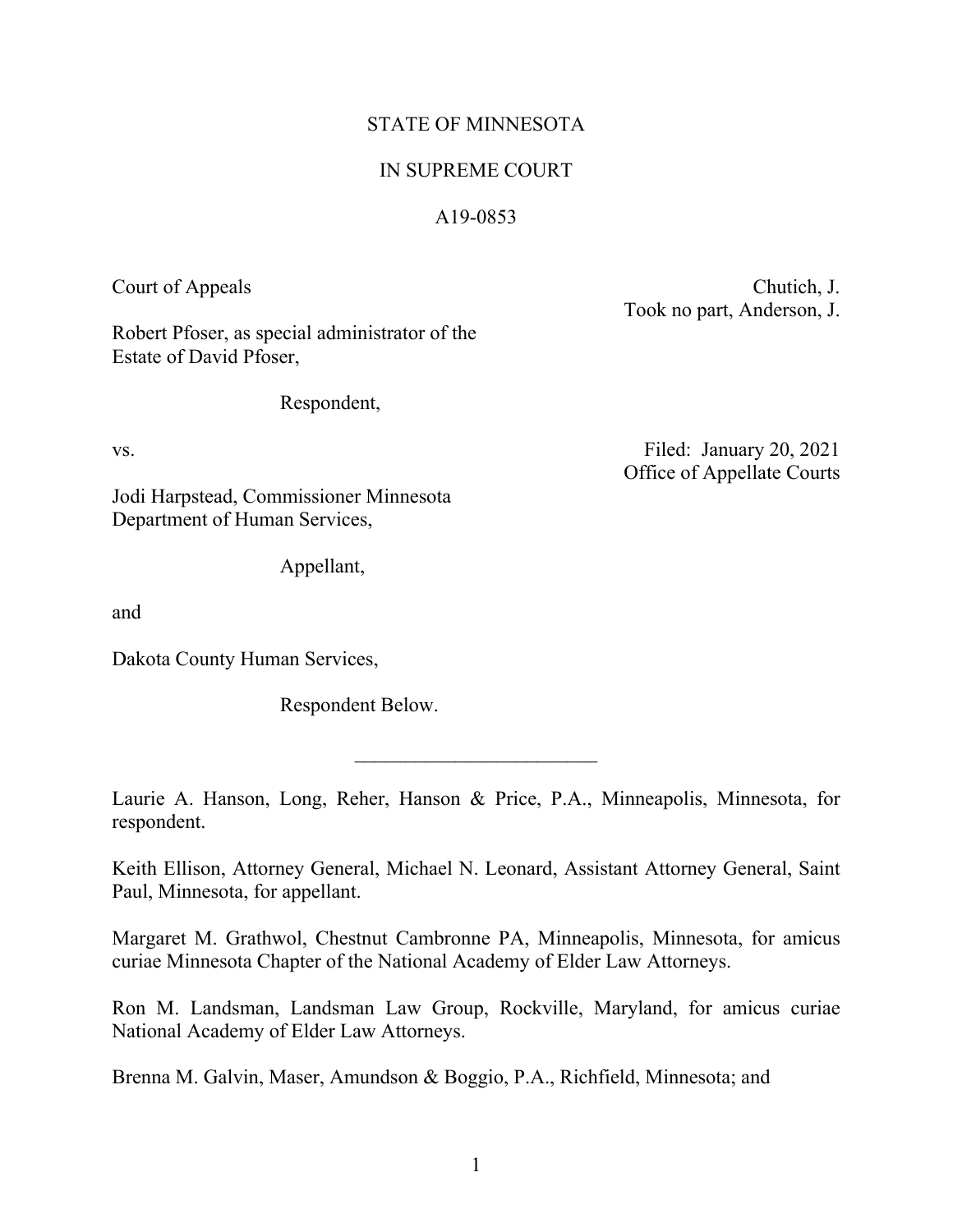David L. Shaltz, Chalgian & Tripp Law Offices, East Lansing, Michigan, for amicus curiae Special Needs Alliance.

## S Y L L A B U S

A disabled recipient of Medical Assistance for Long-Term Care benefits who is age 65 or older is not subject to a penalty for transferring assets into a pooled special-needs trust when he made a satisfactory showing that he intended to receive "valuable consideration" under Minnesota Statutes section 256B.0595, subdivision 4(a)(4) (2020).

Affirmed.

#### O P I N I O N

### CHUTICH, Justice.

This case requires us to decide whether the Commissioner of the Minnesota Department of Human Services correctly imposed a transfer penalty on David Pfoser, a disabled Medicaid recipient who resided in a long-term care facility, after he transferred, at age 65, partial proceeds from the sale of a house into a pooled special-needs trust. State and federal law impose a penalty on recipients of Medical Assistance for Long-Term Care benefits if they transfer assets for less than fair market value. Minn. Stat. § 256B.0595  $(2020); 42 U.S.C. § 1396p(c)(1)(A)$ . But no penalty may be imposed if the recipient makes a satisfactory showing that he "intended to dispose of the assets either at fair market value or for other valuable consideration." Minn. Stat. § 256B.0595, subd. 4(a)(4); *accord* 42 U.S.C.  $\S$  1396p(c)(2)(C)(i). The district court reversed the transfer penalty, ruling that Pfoser received adequate compensation. The court of appeals affirmed the district court,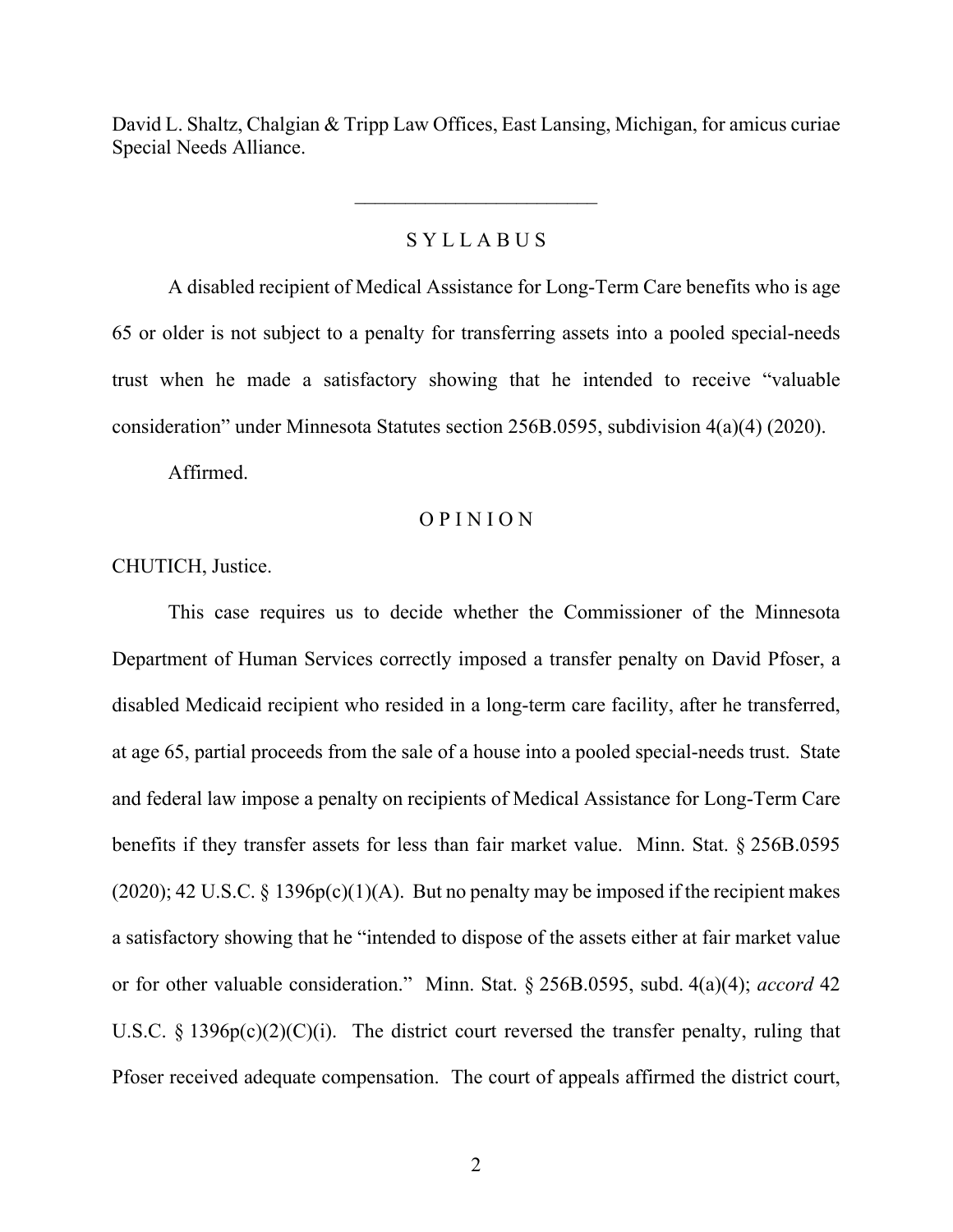concluding that the Commissioner's decision was legally erroneous, arbitrary and capricious, and unsupported by substantial evidence. Because we conclude that Pfoser made a satisfactory showing that he intended to receive valuable consideration for his transfer of assets, we now affirm the decision of the court of appeals.

#### **FACTS**

David Pfoser had Parkinson's disease and other mental and physical disabilities.<sup>1</sup> Following an injury in 2014, Pfoser moved into a long-term care facility and applied for Medical Assistance for Long-Term Care benefits, which is part of Minnesota's Medicaid program. Fiduciary Services of Minnesota, Inc., served as Pfoser's guardian and conservator<sup>2</sup>

In 2016, Pfoser's siblings sold the home that Pfoser had been living in, which had been their parents' home, when it was clear that he would not be able to return there. Pfoser's share of the proceeds was \$28,010.

In 2017, Pfoser petitioned the district court to transfer the proceeds into a pooled special-needs trust operated by the non-profit Lutheran Social Service of Minnesota (Lutheran Social Service). A pooled special-needs trust is a trust funded by the assets of disabled beneficiaries, with individual sub-accounts, to pay for Medicaid-ineligible goods and services that will improve the quality of the beneficiaries' lives. *Ctr. for Special Needs* 

<sup>1</sup> Pfoser died while his appeal was pending in the court of appeals. The appeal proceeded with Pfoser's brother, Robert Pfoser, named as special administrator of the estate.

<sup>2</sup> For simplicity, the acts of Fiduciary Services of Minnesota on behalf of Pfoser are referred to as the acts of Pfoser.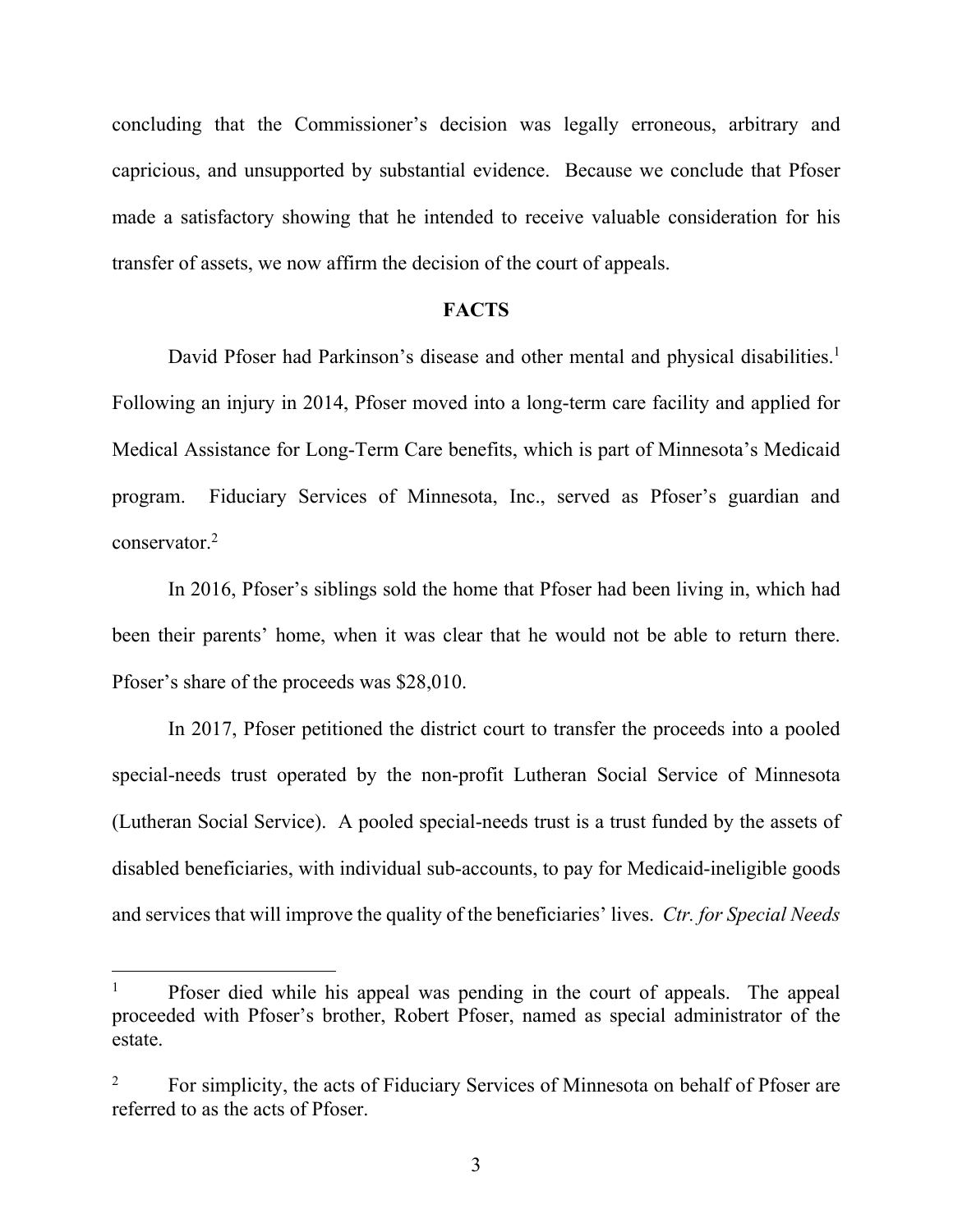*Tr. Admin., Inc. v. Olson*, 676 F.3d 688, 695 (8th Cir. 2012). "Pooled special needs trusts allow disabled individuals with relatively small amounts of money to pool their resources for investment and management purposes." *Me. Pooled Disability Tr. v. Hamilton*, 927 F.3d 52, 54 (1st Cir. 2019).

The district court granted Pfoser's petition for permission to transfer the funds. Pfoser and Lutheran Social Service executed two agreements, a joinder agreement to enroll Pfoser in the trust, and a standard pooled trust agreement (Trust Agreement) that contained additional terms and conditions. Pfoser agreed to transfer \$28,010 into a sub-account of the trust to be administered solely for his benefit according to the terms of the Trust Agreement, subject to a \$1,000 enrollment fee and certain other management fees owed to Lutheran Social Service.

The Trust Agreement named Lutheran Social Service as trustee and required that trust assets be "managed, invested, and disbursed to promote the comfort and well-being of each Beneficiary." All disbursements from the trust were limited to the "sole and absolute discretion" of Lutheran Social Service as trustee to make distributions as "necessary or advisable to provide for the supplemental care or supplemental needs of the beneficiary." Such needs could include medical, dental, and diagnostic work; supplemental nursing care; and expenditures for travel or a personal care attendant, which are not covered by Medicaid.

In the Trust Agreement, Pfoser acknowledged that he had no "further interest, rights in, or control over" the funds and that Lutheran Social Service had no obligation to support him. The trust was irrevocable. Notably, the Trust Agreement also provided that up to 90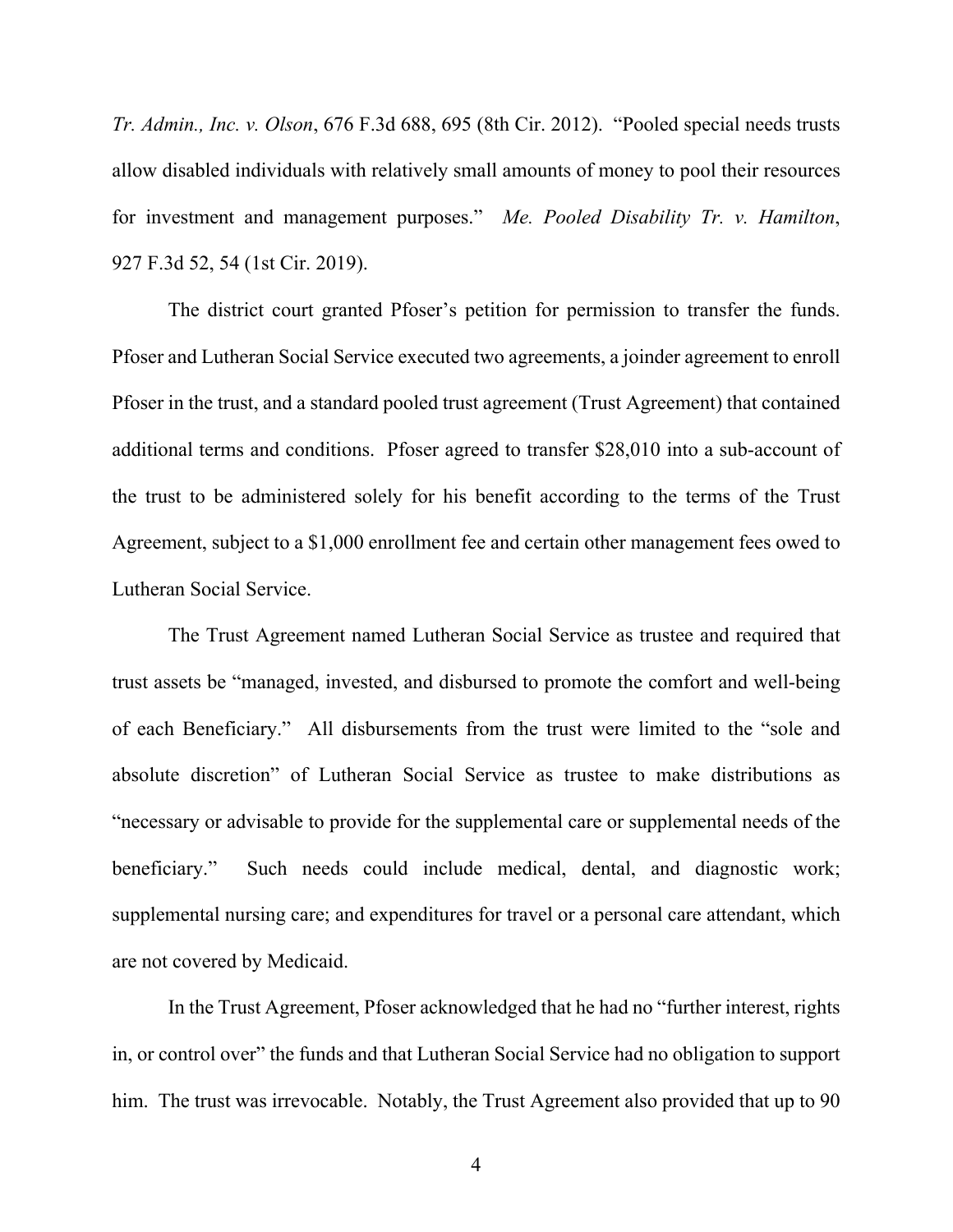percent of any funds remaining in the sub-account at the time of Pfoser's death must be paid to the State to reimburse the Medical Assistance program for the costs paid on behalf of Pfoser. Lutheran Social Service would retain the other 10 percent in a charitable trust for the benefit of indigent pooled trust beneficiaries who had exhausted the funds in their sub-accounts. By enrolling in the trust, Pfoser would be eligible to receive benefits from the charitable trust if he exhausted the funds in his sub-account.

In accordance with the agreements, Pfoser transferred the funds, which were credited to his sub-account. He was 65 years old at the time of the transfer.

Two months later, Dakota County Human Services (Dakota County) notified Pfoser that it was investigating whether the establishment of his trust sub-account may have been an improper transfer under the statutes governing Medical Assistance for Long-Term Care. Under those statutes, a recipient "may not give away, sell, or dispose of" any asset for less than fair market value. Minn. Stat. § 256B.0595, subd. 1(a); *accord* 42 U.S.C.  $\S$  1396p(c)(1)(A). But no penalty may be imposed if the recipient makes a satisfactory showing that he "intended to dispose of the assets either at fair market value or for other valuable consideration." Minn. Stat. § 256B.0595, subd. 4(a)(4); *accord* 42 U.S.C. § 1396p(c)(2)(C)(i). Dakota County ultimately concluded that Pfoser improperly transferred assets. It assessed a transfer penalty of 3.94 months of ineligibility for Medical Assistance for Long-Term Care benefits.

Pfoser appealed the penalty, and a hearing was held before a human services judge. Pfoser claimed that he had received fair market value for the transfer in the form of future goods and services that the trust would provide. In support of his position, Pfoser submitted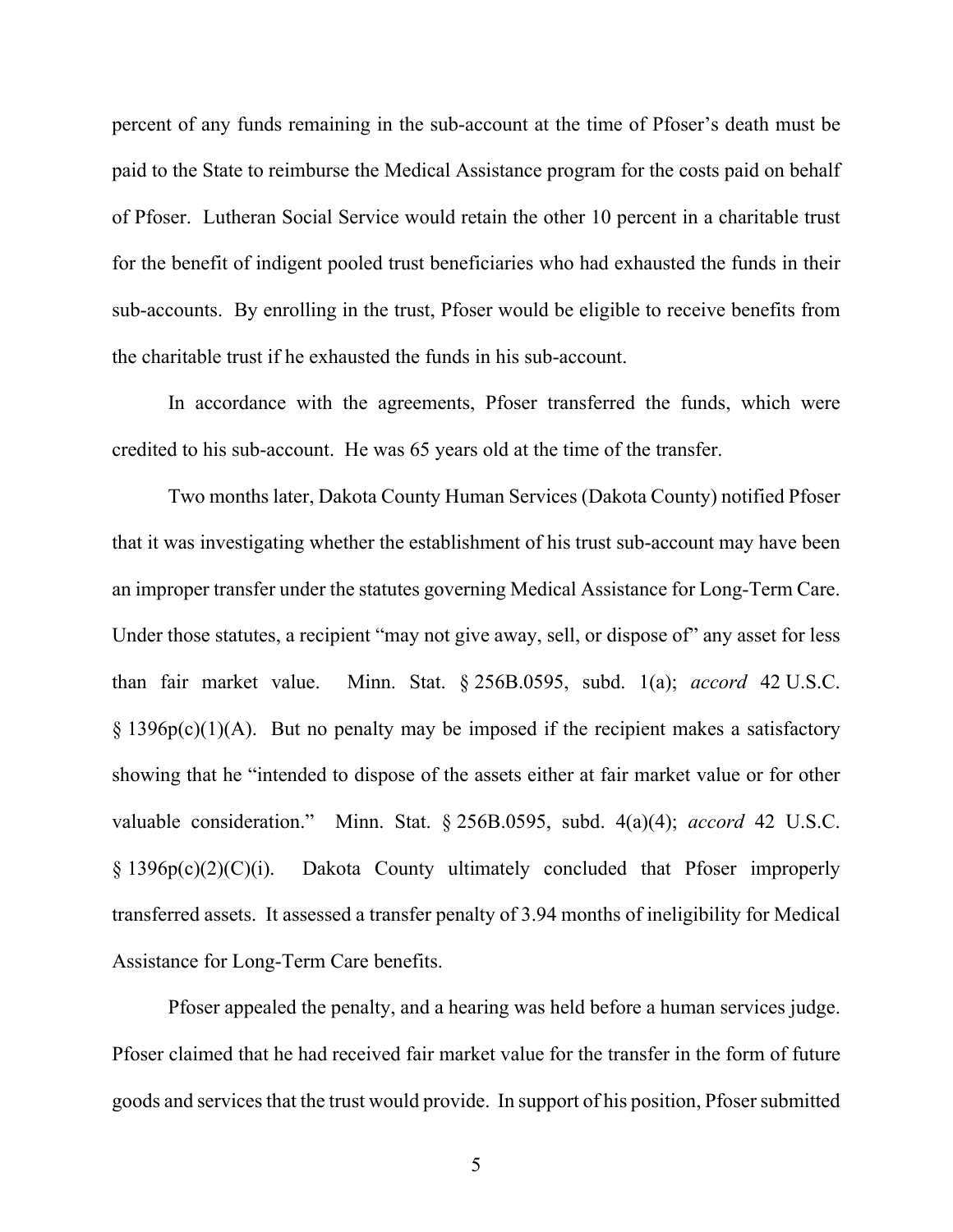copies of the joinder agreement and Trust Agreement. He also submitted an affidavit by the director of the pooled trusts operated by Lutheran Social Service, which included an assessment of the fair market value of Pfoser's sub-account.

In her affidavit, the director stated that Lutheran Social Service operates two pooled trusts containing about 420 sub-accounts. The sub-accounts of the trust in which Pfoser participated are for clients who are disabled as defined by the Social Security Administration. Although the trust is discretionary, the director attested that Lutheran Social Service views its discretion to be limited by contractual and fiduciary obligations to pay for items or services for beneficiaries "as long as the expenditure promotes the comfort and well-being of the beneficiaries." According to the director, denying a reasonable request would be in bad faith and a breach of contract.

The fair-market-value assessment of Pfoser's sub-account estimated that his subaccount would be depleted in less than 2 years. This assessment reflected specific one-time expenditures for expensive items like an adaptive recliner, equipment for his wheelchair, and restorative dental work, which are not covered by Medicaid. It also budgeted for annual expenses like STEM activity boxes, $3$  over-the-counter medications not covered by Medical Assistance, wheelchair cushions, household goods and personal expenses, and fees for guardian services. The assessment also calculated Pfoser's life expectancy at 14.86 years.

<sup>3</sup> STEM boxes contain activities in Science, Technology, Engineering and Math that are designed to address Pfoser's symptoms of Parkinson's disease by encouraging him to engage his brain and use his motor skills.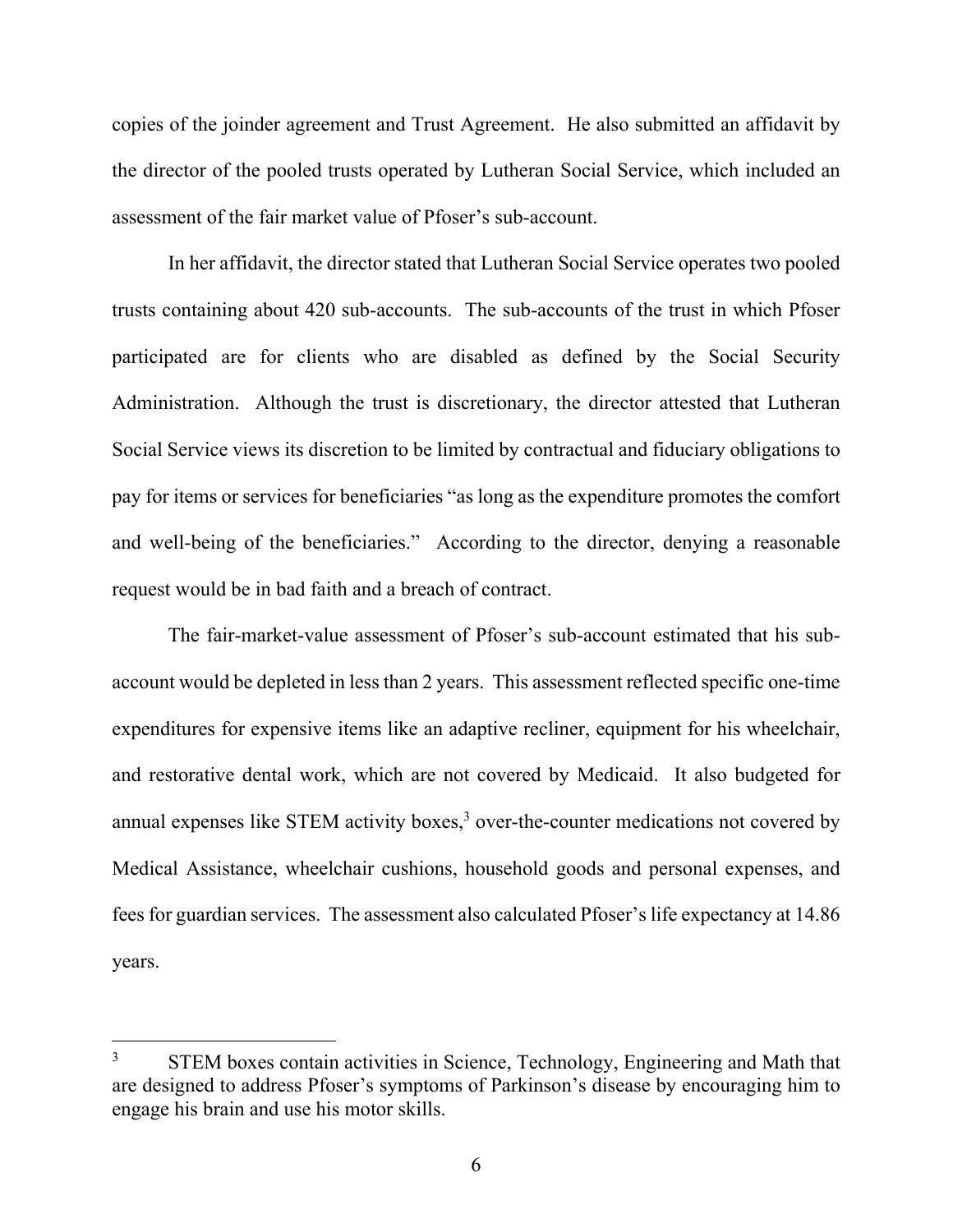Dakota County did not present any evidence in response to Pfoser's expected expenditures and fair-market-value assessment. At the hearing, the county financial worker assigned to Pfoser's case testified that, according to the policy of the Minnesota Department of Human Services, "the addition to a pool[ed] trust by a beneficiary . . . after the beneficiary . . . reaches age 65 is evaluated as an uncompensated transfer." She also testified, "And that's where I stopped with my calculation," after determining that Pfoser was age 65 at the time of the transfer.

The human services judge found in favor of Dakota County. Because Pfoser had transferred the cash into an irrevocable trust from which any distributions were discretionary, the judge concluded that no "reasonable seller/buyer or objective observer" would consider this exchange to be a transfer for fair market value. Accordingly, the judge found that Pfoser did not receive "adequate compensation or fair market value" at the time the transfer was made. The judge also found that there was insufficient evidence of Pfoser's intent to receive fair market value under an existing penalty exception. The judge therefore recommended that the Commissioner of the Department of Human Services affirm the penalty. The Commissioner adopted the recommendation without change.

Pfoser appealed the agency decision to the district court. The district court reversed, concluding that Pfoser received "adequate compensation" in the form of his vested equitable interest in the trust assets.

The Commissioner appealed, and the court of appeals affirmed the district court's decision. *Pfoser v. Harpstead*, 939 N.W.2d 298 (Minn. App. 2020). The court of appeals

7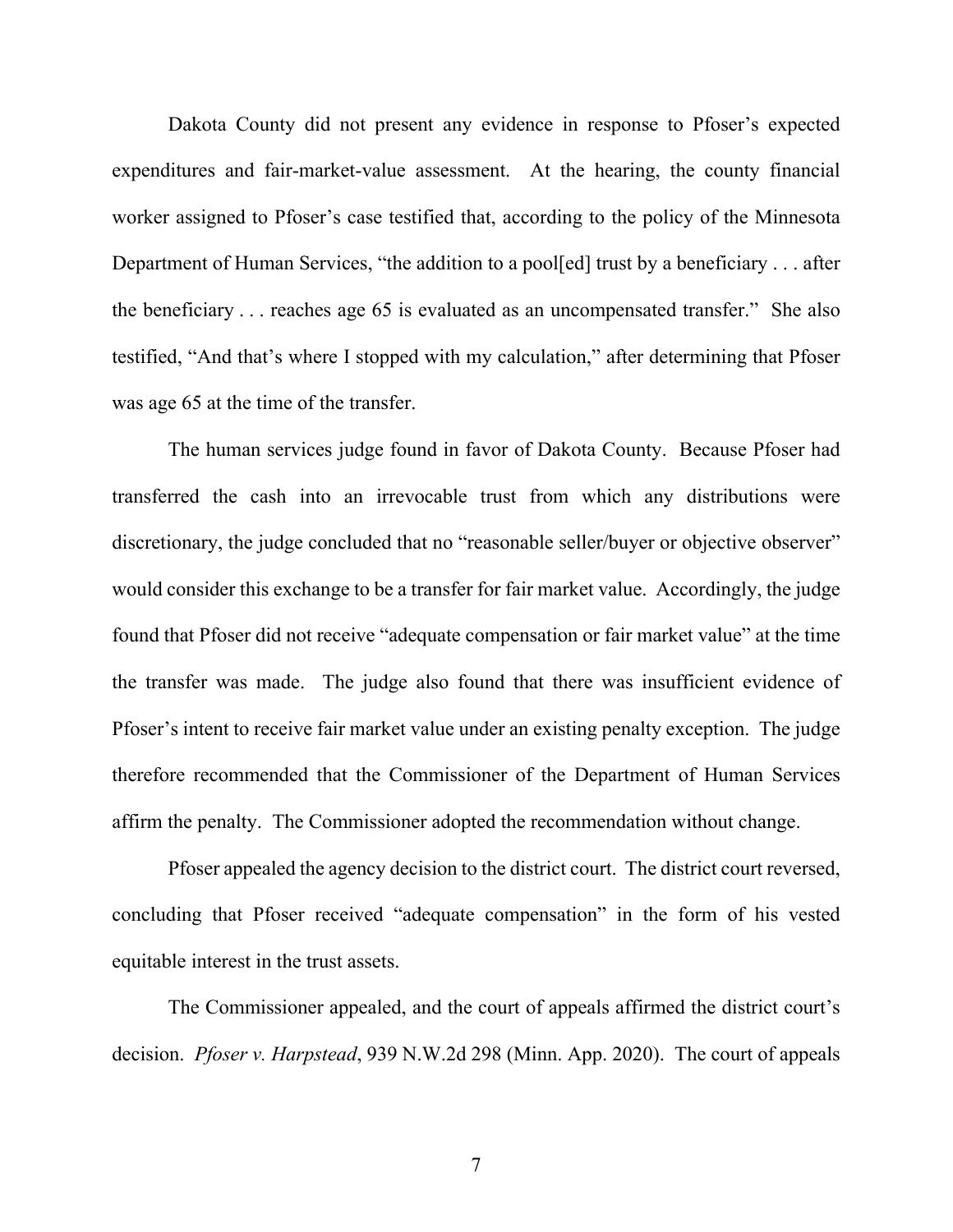determined that the Commissioner's decision was "legally erroneous, arbitrary and capricious, and unsupported by substantial evidence." *Id.* at 320.

We granted the Commissioner's petition for review.

### **ANALYSIS**

The issue before us is whether the Commissioner properly imposed a 3.94 month penalty based on her findings that Pfoser did not receive adequate compensation or fair market value when he transferred \$28,010 into the pooled special-needs trust and that a penalty exception did not apply.<sup>4</sup>

 Judicial review of a decision by the Commissioner of Human Services is authorized by Minnesota Statutes section 256.045 (2020). We may reverse or modify an agency decision if the decision is affected by an error of law, is arbitrary and capricious, or is unsupported by substantial evidence. Minn. Stat. § 14.69 (2020). Whether substantial evidence exists is a question of law. *See In re Restorff*, 932 N.W.2d 12, 18 (Minn. 2019).

<sup>4</sup> Because Pfoser died while his case was pending in the court of appeals, a preliminary question of mootness must be addressed. Although neither party has argued that the appeal is moot, mootness is a jurisdictional issue that we may raise on our own. *In re Schmalz*, 945 N.W.2d 46, 49 n.3 (Minn. 2020) (explaining that "the existence of a justiciable controversy is essential" to the exercise of the court's jurisdiction).

Generally, "[a]n appeal should be dismissed as moot when a decision on the merits is no longer necessary or an award of effective relief is no longer possible." *Dean v. City of Winona*, 868 N.W.2d 1, 5 (Minn. 2015). But we may decide a case when an issue, although technically moot, is functionally justiciable and presents an important question of statewide significance. *In re Guardianship of Tschumy*, 853 N.W.2d 728, 738 (Minn. 2014). The issue here is functionally justiciable because the record is fully developed, the issue involves a matter of statutory interpretation, and the issue has been adequately briefed. *See Schmalz*, 945 N.W.2d at 49 n.3. The question has statewide significance because it affects disabled persons age 65 or older who wish to transfer assets into a pooled special-needs trust without incurring a penalty.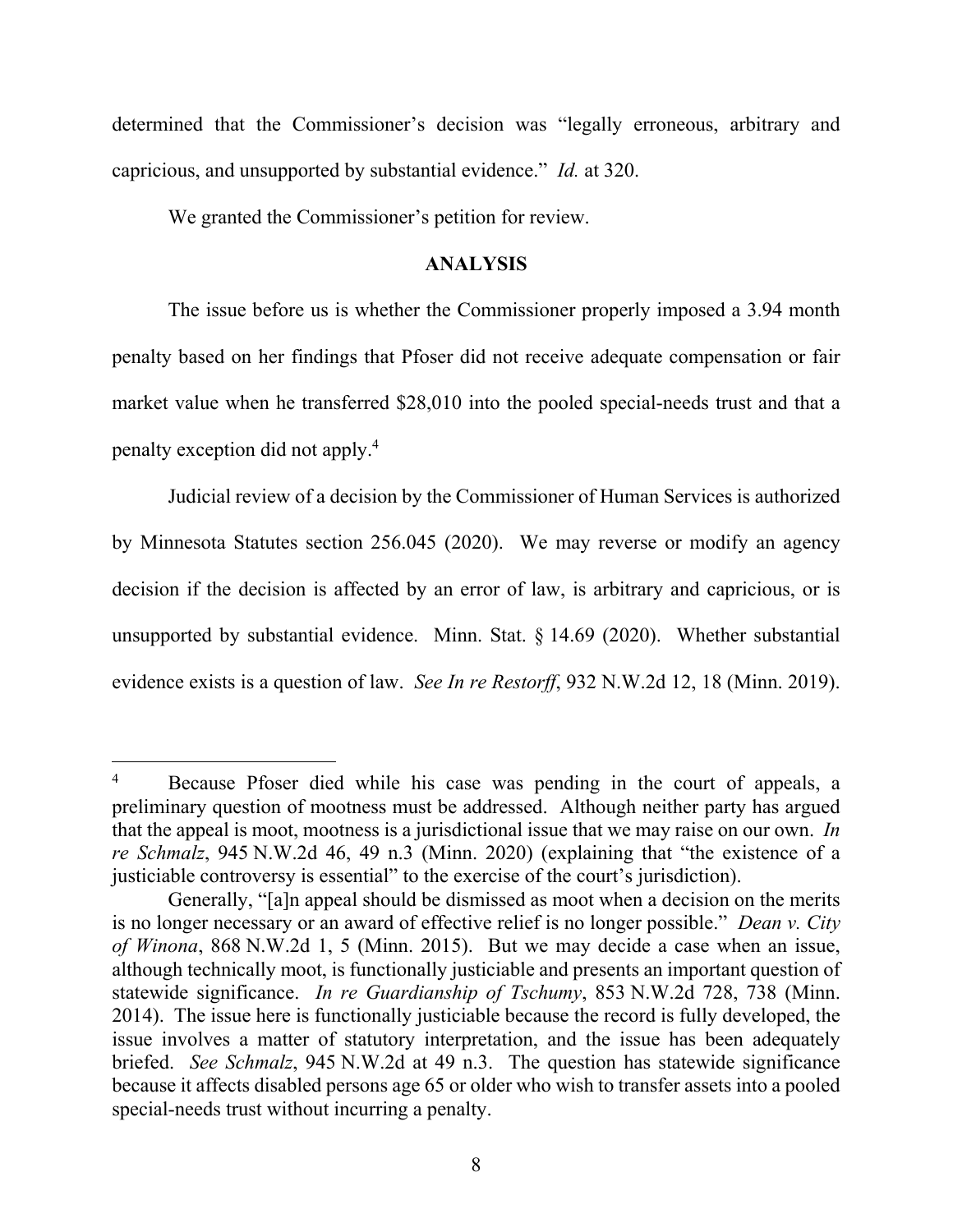We determine "whether the agency has adequately explained how it derived its conclusion and whether that conclusion is reasonable on the basis of the record." *Minn. Power & Light Co. v. Minn. Pub. Utils. Comm'n*, 342 N.W.2d 324, 330 (Minn. 1983). We examine "the agency's decision independently and need not accord any deference to the lower courts' review." *Estate of Atkinson v. Minn. Dep't of Hum. Servs.*, 564 N.W.2d 209, 213 (Minn. 1997).

#### A.

This appeal concerns the consequences of Pfoser's transfer of funds into the pooled special-needs trust in determining his financial eligibility for Medicaid benefits. We begin with an overview of the Medicaid program and the asset-transfer rules. Medicaid is "a cooperative federal-state program." *In re Schmalz*, 945 N.W.2d 46, 50 (Minn. 2020). Known as Medical Assistance in Minnesota, the program "is designed to provide medical assistance to individuals whose income and resources are not sufficient to meet the costs of their necessary care and services." *Estate of Atkinson*, 564 N.W.2d at 210; *see* Minn. Stat. §§ 256B.01–.85 (2020). The Minnesota Department of Human Services (the Department) provides support for long-term care through the Medical Assistance for Long-Term Care program. *See* Minn. Stat. §§ 256B.056 (governing eligibility for Medical Assistance, including long-term care benefits), .0595 (governing transfers of assets by recipients of long-term care benefits), .0625, subd. 2 (providing coverage for skilled and intermediate nursing care services).

Persons qualify for Medical Assistance if they are blind, disabled, or age 65 or older. Minn. Stat. § 256B.055, subd. 7. Because Medicaid is intended to be the payor of last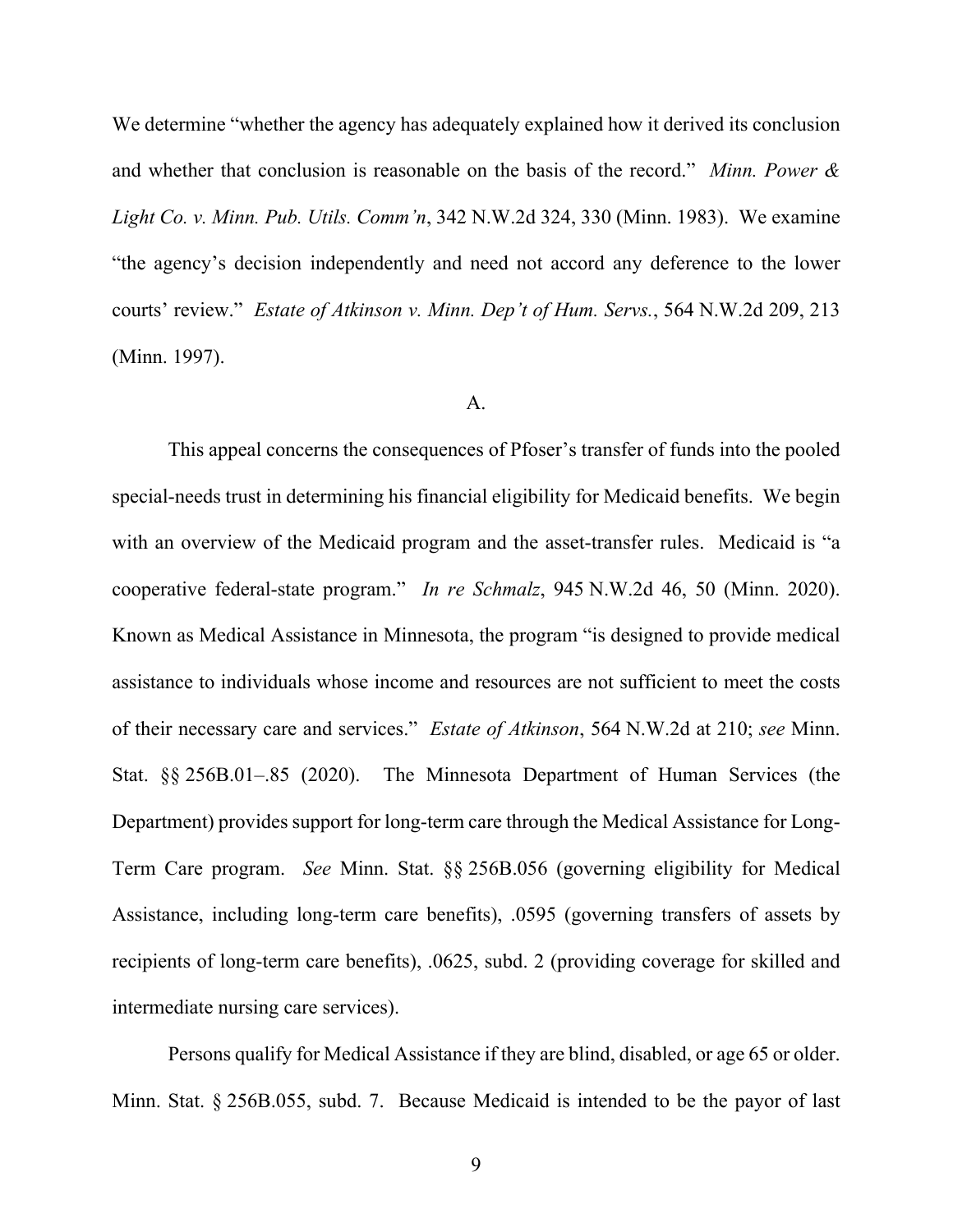resort, *In re Estate of Barg*, 752 N.W.2d 52, 58 (Minn. 2008), persons must be financially eligible for Medical Assistance by having available assets valued below a statutory threshold amount. Minn. Stat. § 256B.056, subd. 3(a); 42 U.S.C. § 1396a(a)(17). Subject to certain exceptions, "a person must not own individually more than \$3,000 in assets." Minn. Stat. § 256B.056, subd. 3(a).

Minnesota's Medicaid program must comply with federal law. *See* 42 U.S.C. §§ 1396–1396t. Failure to comply may result in a reduction in or loss of federal funds. 42 U.S.C. § 1396c; *In re Estate of Turner*, 391 N.W.2d 767, 769 (Minn. 1986). At issue here are the rules governing the transfer of assets into pooled special-needs trusts by recipients of Medical Assistance for Long-Term Care benefits. *See* Minn. Stat. § 256B.0595; 42 U.S.C. § 1396p.

A disabled person of any age can establish an account in a pooled special-needs trust. *See* Minn. Stat. § 256B.056, subd. 3b(c) (defining a pooled trust in accordance with 42 U.S.C. § 1396p(d)(4)(C)). A beneficiary's interest in a pooled trust is not considered an available asset for determining Medical Assistance eligibility if certain requirements are met. Minn. Stat. § 256B.056, subd. 3b(d); 42 U.S.C. § 1396p(d)(4)(C). One requirement in Minnesota is that the trust contain a repayment obligation entitling the Department to any assets "remaining in the beneficiary's trust account" upon the beneficiary's death "up to the amount of medical assistance benefits paid on behalf of the beneficiary." Minn. Stat. § 256B.056, subd. 3b(d); *accord* 42 U.S.C. § 1396p(d)(4)(C). There is no dispute that the trust established by Lutheran Social Service meets the requirements of the statutes.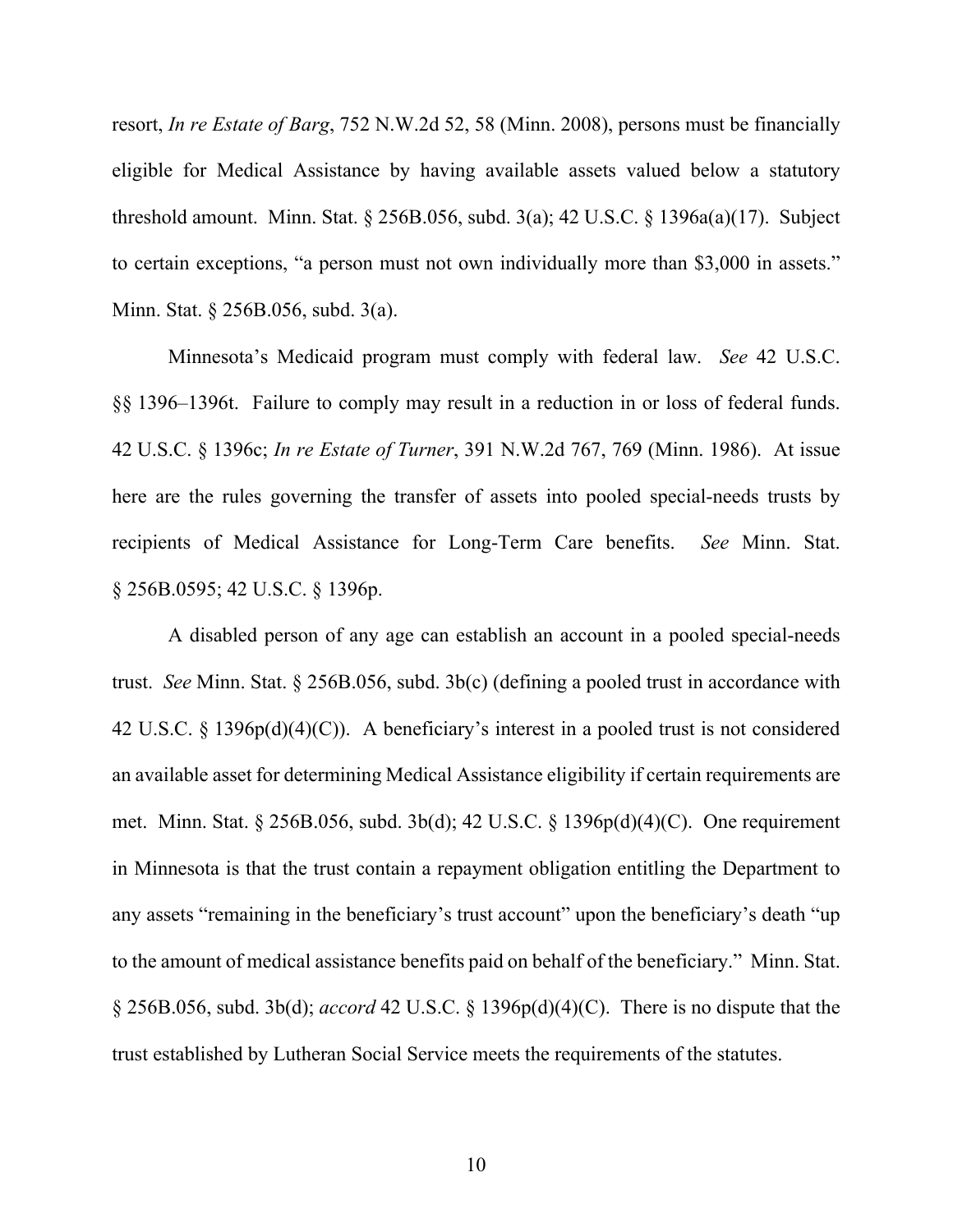Although the assets *in* an exempt trust are not considered available for determining whether a person is eligible for benefits, transfers *into* the trust may be penalized with a period of ineligibility for benefits. Minn. Stat. § 256B.0595, subd. 1(j). A person residing in a long-term care facility may not "give away, sell, or dispose of" assets "for less than fair market value" when done "for the purpose of establishing or maintaining medical assistance eligibility." Minn. Stat. § 256B.0595, subd. 1(a); *accord* 42 U.S.C.  $§$  1396p(c)(1)(A). A person who transfers assets for less than fair market value is generally subject to a period of ineligibility for Medical Assistance benefits. Minn. Stat.  $\S 256B.0595$ , subd. 2(a); 42 U.S.C.  $\S 1396p(c)(1)(A)$ . This sanction is known as a "transfer penalty."

Several exceptions to the transfer penalty exist and preclude application of any penalty. For example, transfers into pooled special-needs trusts for the benefit of a disabled person *under* age 65 are automatically exempt from a transfer penalty. Minn. Stat. § 256B.0595, subd. 4(a)(6); *accord* 42 U.S.C. § 1396p(c)(2)(B)(iv). But a transfer for the benefit of a disabled person *age 65 or older* is not exempt, unless another exception applies.

As relevant here, a person of any age, including those age 65 or older, can avoid a transfer penalty if the person makes a "satisfactory showing" that the person "intended to dispose of the assets either at fair market value or for other valuable consideration" (the intent exception). $5$  Minn. Stat. § 256B.0595, subd. 4(a)(4); *accord* 42 U.S.C. § 1396p(c)(2)(C)(i). Because Pfoser was 65 years old when he transferred \$28,010 into

<sup>5</sup> Because other transfer exceptions exist in the statute, we call this exception the "intent exception."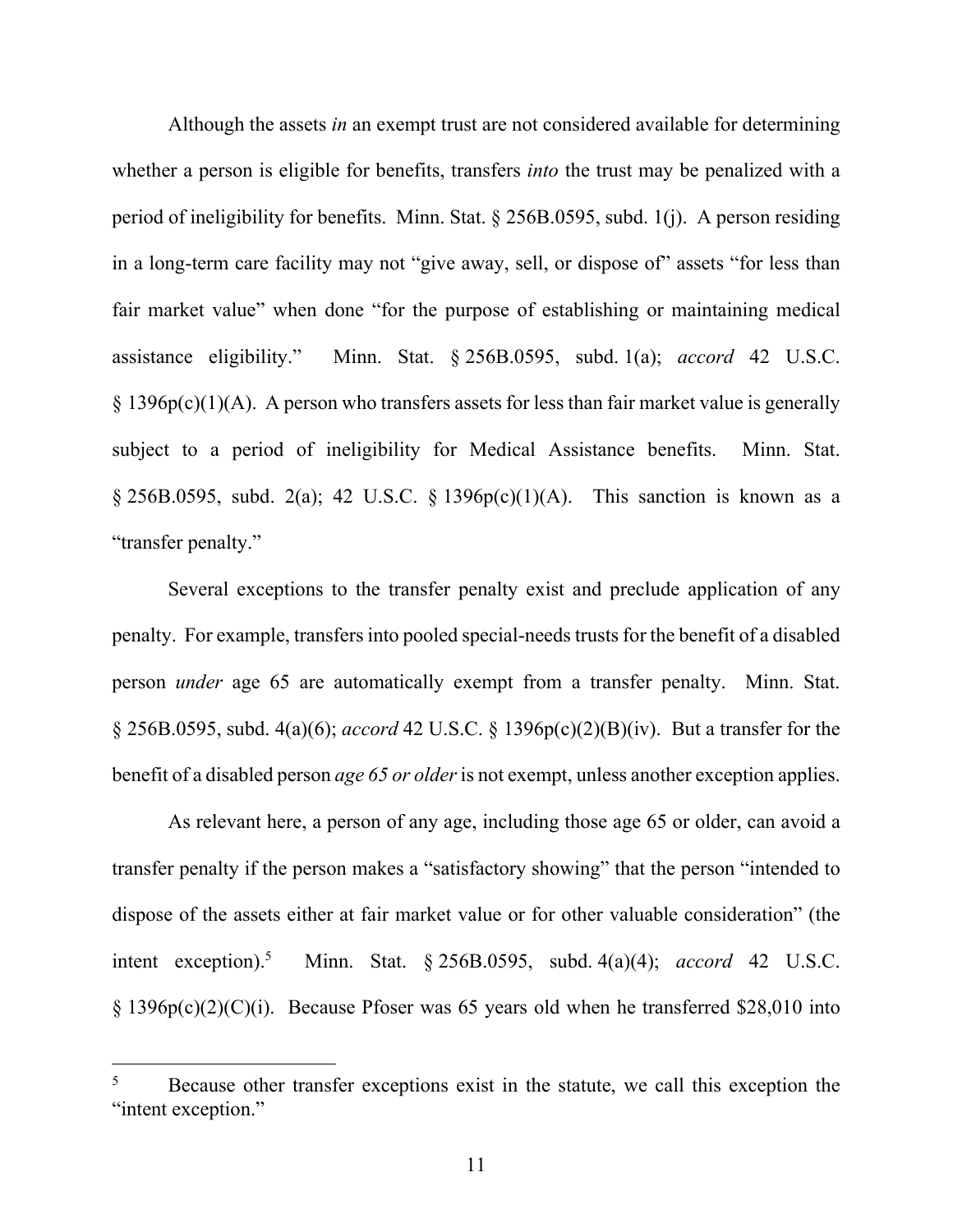the trust, he is subject to a transfer penalty unless he makes one of two showings: that he *actually* received fair market value for the transfer, or that he *intended* to receive fair market value or other valuable consideration under the intent exception.6 *See* Minn. Stat.  $\S$  256B.0595, subds. 1(a), 4(a)(4).

## B.

To determine whether Pfoser met the intent exception, we consider the meaning of "valuable consideration" under Minnesota Statutes section 256B.0595, subdivision  $4(a)(4)$ .<sup>7</sup> The statute does not define "valuable consideration." The court of appeals

<sup>6</sup> Amici curiae National Academy of Elder Law Attorneys and its corresponding Minnesota Chapter argue that the rules governing the transfer of assets in the federal statute do not apply to pooled special-needs trusts because the federal statute contains separate provisions that specifically address the treatment of trusts. *Compare* 42 U.S.C. § 1396p(c) (addressing certain transfers of assets), *with* 42 U.S.C. § 1396p(d) (addressing the treatment of trust amounts). Although the argument of the amici raises serious questions about how the federal statute should be interpreted, *see Cox v. Iowa Dep't of Hum. Servs.*, 920 N.W.2d 545, 560–63 (Iowa 2018) (Appel, J., dissenting), we typically do not reach issues raised only by amici, *Kline v. Berg Drywall, Inc.*, 685 N.W.2d 12, 23 n.9 (Minn. 2004). Furthermore, the Minnesota statute expressly states that the transfer rules apply to transfers into pooled trusts. Minn. Stat. § 256B.0595, subd. 1(j).

<sup>7</sup> We first address a preliminary question of forfeiture. Although her petition for review did not explicitly raise a forfeiture issue, the Commissioner now contends that Pfoser never argued in his agency appeal that he intended to receive "valuable consideration," and so forfeited the argument.

Pfoser did not specifically contend in his agency appeal that he received valuable consideration, but the Commissioner determined that Pfoser failed to prove that he had received "adequate compensation or fair market value." "Valuable consideration" is closely related to "adequate compensation." The statute does not use the term "adequate compensation"; it uses "fair market value or other valuable consideration." Minn. Stat. § 256B.0595, subd. 4(a)(4). Notably, the Commissioner's own policy manual uses the term "adequate compensation" rather than fair market value or valuable consideration. *See* Minn. Dep't of Hum. Servs., *Minnesota Health Care Programs Eligibility Policy Manual* § 2.4.1.3.4 (Jan. 1, 2019) (stating that a transfer beneficiary over age 64 must "provide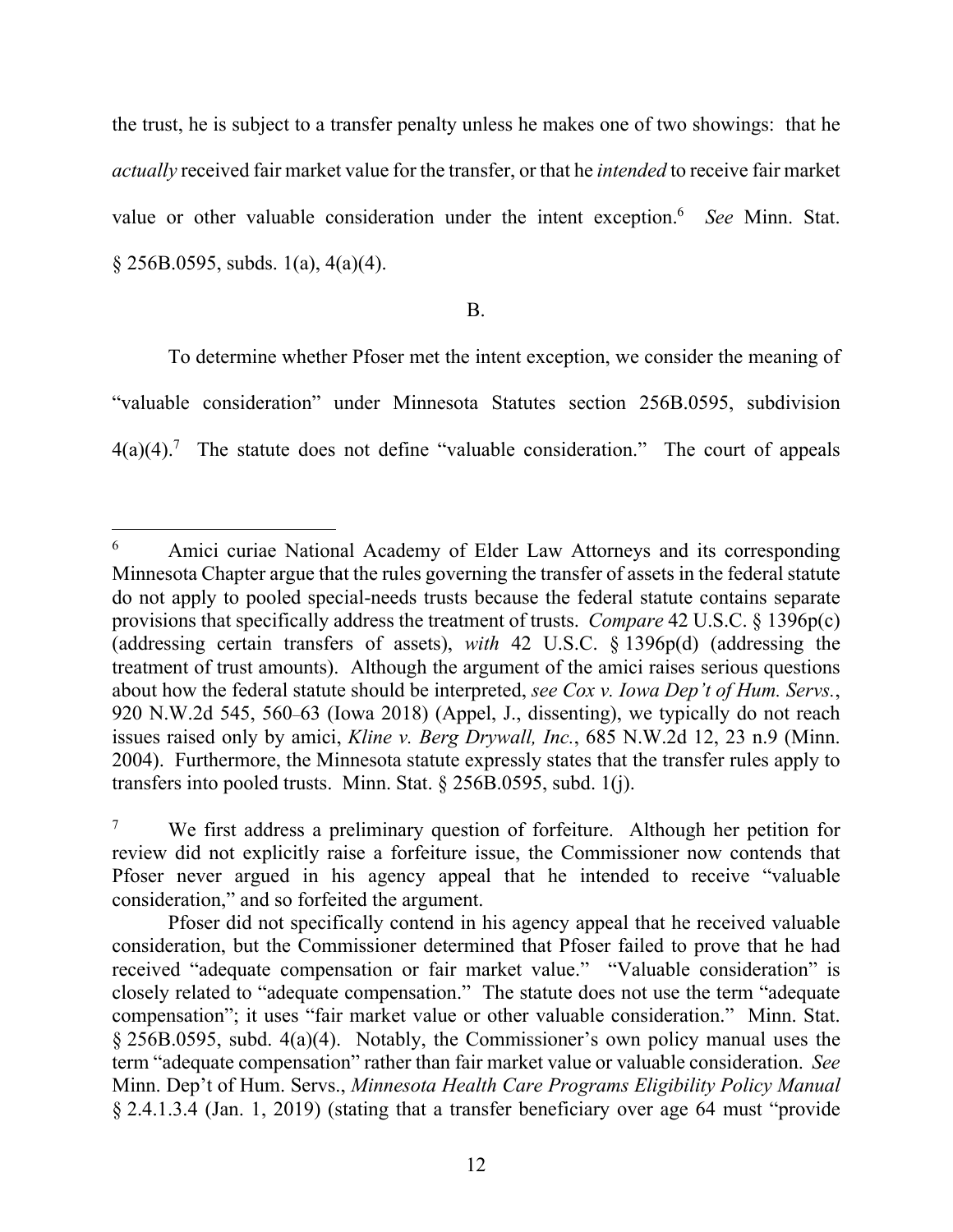applied the definition in the *State Medicaid Manual* and held that Pfoser satisfied it. *Pfoser v. Harpstead*, 939 N.W.2d at 314, 318; *see* Ctrs. for Medicare & Medicaid Servs., *State Medicaid Manual* § 3258.1.A.2 (defining valuable consideration as "some act, object, service, or other benefit which has a tangible and/or intrinsic value to the individual that is roughly equivalent to or greater than the value of the transferred asset"). The Commissioner argues that valuable consideration unambiguously means something of equivalent cash value to the transferred asset, or alternatively, that this court should defer to agency interpretations, including the *State Medicaid Manual*. Pfoser responds that the transfer was adequately compensated under any standard.

We review matters of statutory interpretation de novo. *In re Schmalz*, 945 N.W.2d 46, 49 n.3 (Minn. 2020). The goal of statutory interpretation is to effectuate the intent of the Legislature. Minn. Stat. § 645.16 (2020).

The first step is to determine whether the language of the statute is ambiguous. *Olson v. Lesch*, 943 N.W.2d 648, 656–57 (Minn. 2020). "A statute is unambiguous if it has only one reasonable interpretation." *In re Welfare of Children of J.D.T.*, 946 N.W.2d 321, 327 (Minn. 2020). When interpreting a statute, we read "words and phrases . . . according to rules of grammar and according to their common and approved usage." Minn.

proof that adequate compensation was received"). Finally, Pfoser's position is that all three standards are essentially the same.

Because the relevant legal standards are closely related, the underlying facts are not in dispute, and the parties have had an opportunity to fully brief the issue, we address the valuable-consideration standard on the merits. *See State v. Hill*, 871 N.W.2d 900, 905 n.4 (Minn. 2015) (reaching an argument not raised below when the question involved a purely legal issue, the State had briefed the issue, and consideration of the issue did not prejudice the State).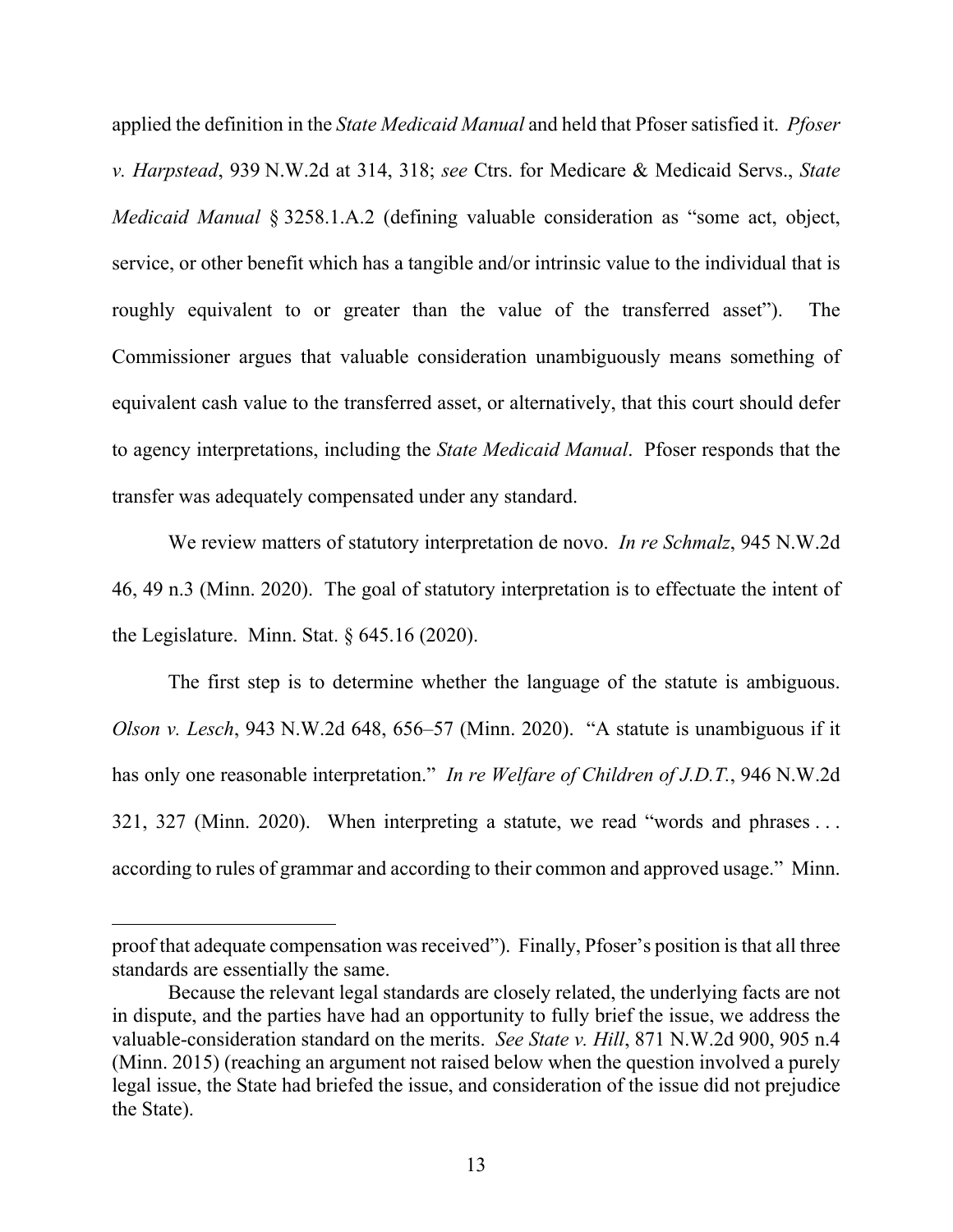Stat. § 645.08(1) (2020). When a statute does not define a term, we may look to lay dictionary definitions and, where appropriate, to legal definitions to determine the plain meaning of the term. *See Getz v. Peace*, 934 N.W.2d 347, 354–55 (Minn. 2018) (considering both lay and legal definitions when a phrase frequently appeared as a legal phrase in statutes).

We also read "[m]ultiple parts of a statute . . . together so as to ascertain whether the statute is ambiguous." *Christianson v. Henke*, 831 N.W.2d 532, 537 (Minn. 2013). "Whenever it is possible, no word, phrase, or sentence should be deemed superfluous, void, or insignificant." *Amaral v. Saint Cloud Hosp.*, 598 N.W.2d 379, 384 (Minn. 1999).

We have stated that " 'valuable consideration, in the sense of the law, may consist either of some right, interest, profit, or benefit accruing to the one party, or some forbearance, detriment, loss, or responsibility given, suffered, or undertaken by the other.' " *Ketterer v. Indep. Sch. Dist. No. 1*, 79 N.W.2d 428, 436 (Minn. 1956) (quoting 44 *Words and Phrases*, *Valuable Consideration* 25). Technical and lay dictionaries offer similarly broad definitions. *See Valuable Consideration*, *Black's Law Dictionary* (11th ed. 2019) ("[C]onsideration that either confers a pecuniarily measurable benefit on one party or imposes a pecuniarily measurable detriment on the other."); *Valuable Consideration*, *Webster's Third International Dictionary Unabridged* 2530 (2002) ("An equivalent or compensation having value that is given for something (as money, marriage, services) acquired or promised and that may consist either in some right, interest, profit, or benefit accruing to one party or some responsibility, forbearance, detriment, or loss exercised by or falling upon the other party  $\dots$ .").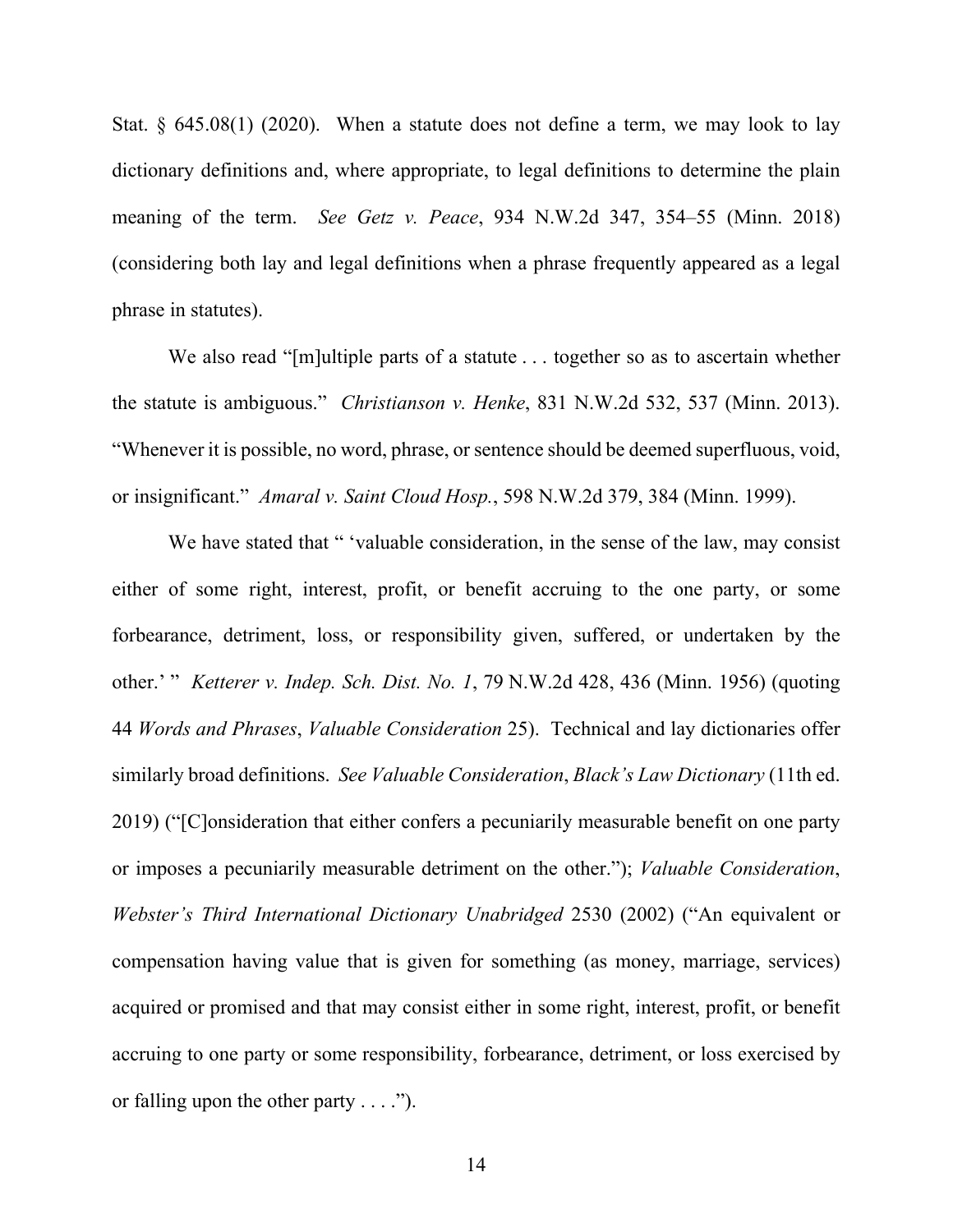The Commissioner's position that the benefit received must be equal to the value of the transferred asset is not reasonable in context. The statute allows for a showing under either the fair-market-value standard "or" the valuable-consideration standard. Minn. Stat. § 256.0595, subd. 4(a)(4); *see A.A.A. v. Minn. Dep't of Hum. Servs.*, 832 N.W.2d 816, 829 (Minn. 2013) ("[W]hen the disjunctive 'or' is used, only one of the listed factual situations needs to be present in order for the provisions to be satisfied."). These standards cannot be the same because the statute distinguishes fair market value from "other" valuable consideration.

The Commissioner distinguishes fair market value from other valuable consideration in section 256.0595, subdivision 4(a)(4), based on the *form* of the compensation. She equates fair market value to cash and valuable consideration to something other than cash but of "equivalent market value." This premise is incorrect because fair market value and valuable consideration can take the same form. For instance, like valuable consideration, which may consist of "some right, interest, profit, or benefit," *see Ketterer*, 79 N.W.2d at 436, fair market value need not be money. Dictionaries define fair market value in relation to "price." *See, e.g.*, *Fair Market Value*, *Black's Law Dictionary* (11th ed. 2019) ("The price that a seller is willing to accept and a buyer is willing to pay on the open market and in an arm's-length transaction . . . ."); *Fair Market Value*, *The American Heritage Dictionary* 635 (5th ed. 2011) ("The price, as of a commodity or service, at which both buyers and sellers agree to do business.").

"Price," in turn, can mean money or other goods. *See Price*, *Black's Law Dictionary* (11th ed. 2019) ("The amount of money or other consideration asked for or given in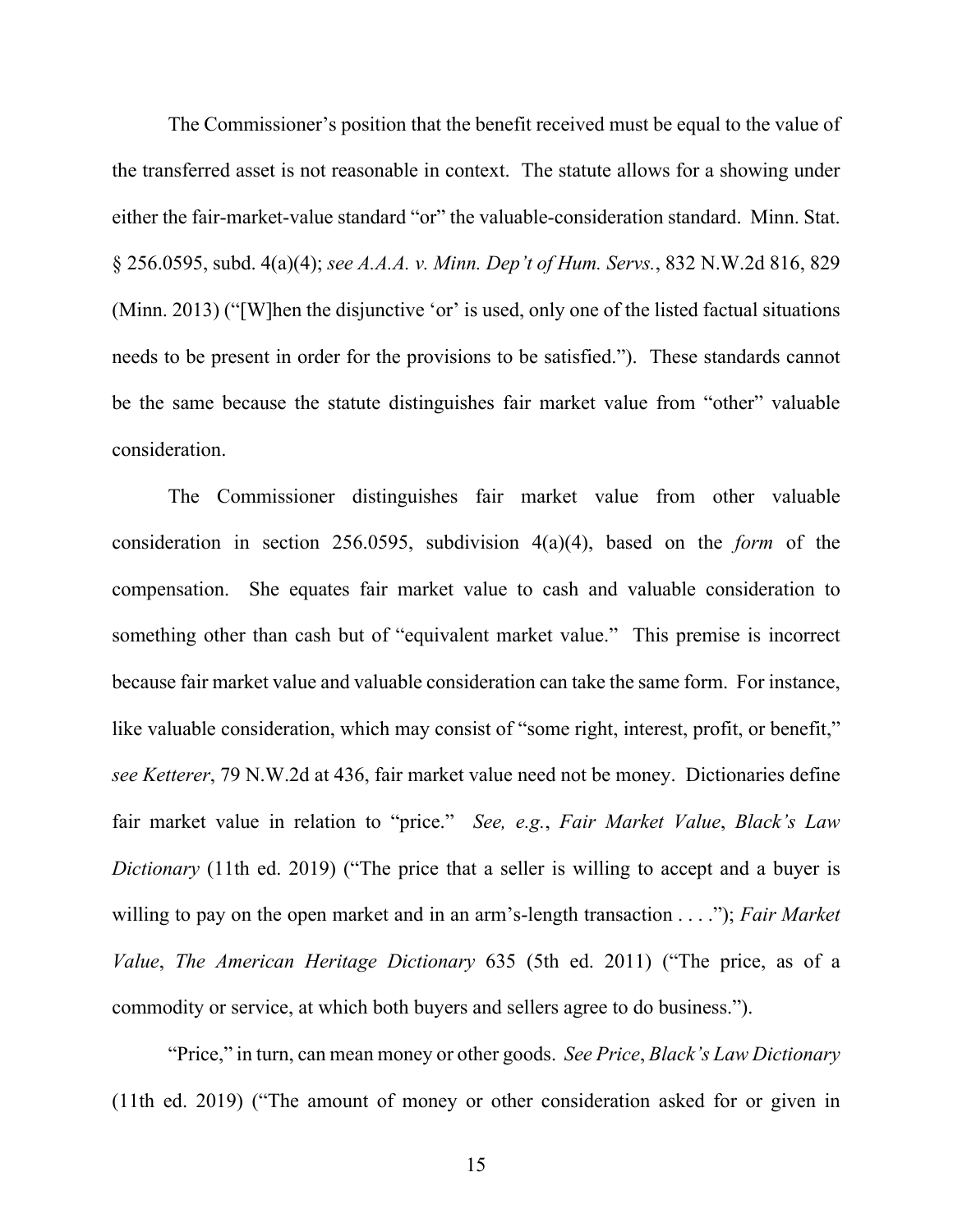exchange for something else; the cost at which something is bought or sold."); *Price*, *The American Heritage Dictionary* 1397 (5th ed. 2011) ("The amount as of money or goods, asked for or given in exchange for something else."). Fair market value and valuable consideration can therefore each take the form of goods and services. Consequently, the *form* of compensation—cash versus non-cash—cannot be the critical distinction.<sup>8</sup>

We conclude instead that the relevant distinction is the *measure* of compensation: "valuable consideration" under section 256.0595, subdivision 4(a)(4), is compensation that is *approximately* equal to the value of the transferred asset, but may be something less than fair market value. Interpreting valuable consideration to mean something *equal* to fair market value eliminates this distinction and makes the valuable-consideration standard meaningless. This we cannot do. *See Amaral*, 598 N.W.2d at 384 ("[N]o word, phrase, or sentence should be deemed superfluous . . . .").

In context, then, "valuable consideration" under section 256.0595, subdivision 4(a)(4), unambiguously means compensation that is approximately equal to the value of the transferred asset. This interpretation reflects that valuable consideration is distinct from, and a less stringent standard than, fair market value. It also preserves the force of the fair-market-value requirement by requiring a penalty when an asset is transferred for

<sup>8</sup> The Commissioner cites several federal statutes to support her position that fair market value essentially means cash. *See, e.g.*, 11 U.S.C. § 101 ("The term 'debt relief agency' means any person who provides any bankruptcy assistance to an assisted person in return for the payment of *money or other valuable consideration* . . . ." (emphasis added)). Notably, in all of her examples, Congress chose to use the term "money," not "fair market value," to contrast with "other valuable consideration." Accordingly, these examples do not restrict the broader meaning of fair market value cited above.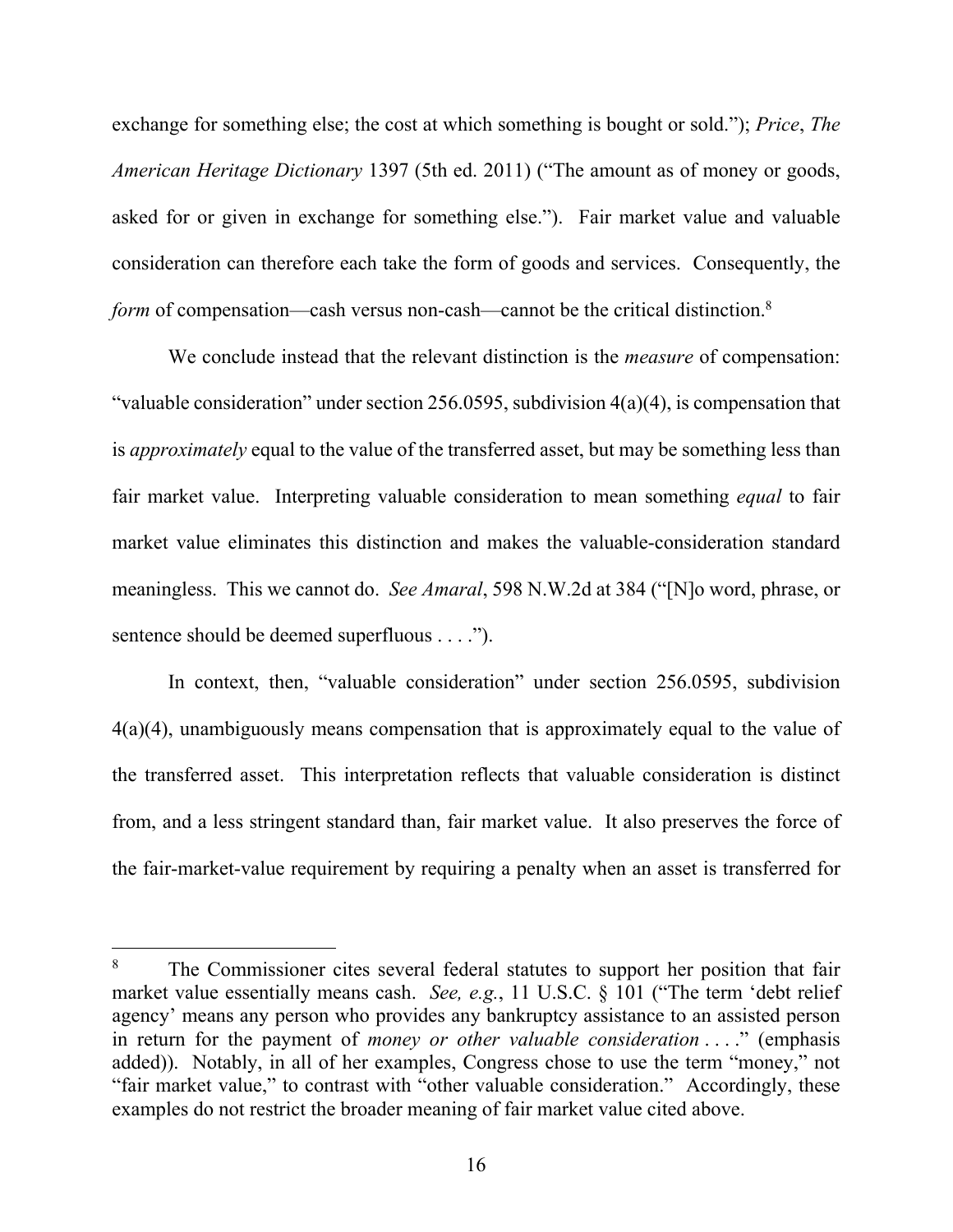something of substantially less value. *See* Minn. Stat. § 256B.0595, subd. 1(a) (prohibiting transfers for less than fair market value);  $42 \text{ U.S.C.} \$   $1396p(c)(1)(A)$ .

The Commissioner would add another element to the plain meaning of "valuable consideration" in section 256.0595, subdivision 4(a)(4). She asserts that valuable consideration includes only assets that are themselves countable for purposes of determining Medical Assistance eligibility. Otherwise, she argues, an "asymmetry" occurs if persons can exchange a countable asset for a non-countable asset while avoiding a penalty and maintaining eligibility for their benefits. Even so, the statute contradicts the Commissioner's position. The statute does not require the compensation received to be itself a countable asset. *See* Minn. Stat. § 256B.0595, subd. 1(c) (applying no penalty to certain payments for personal services).

Accordingly, under the intent exception to the asset-transfer rules, Minn. Stat. § 256.0595, subd. 4(a)(4), we hold that "valuable consideration" means compensation that is approximately equal to the fair market value of the transferred asset.<sup>9</sup>

C.

Having defined "valuable consideration" under Minnesota Statutes section 256B.0595, subdivision 4(a)(4), we now determine whether Pfoser met his burden of showing that he intended to transfer the funds into the pooled special-needs trust for

<sup>9</sup> Because we arrive at our interpretation from the plain meaning of the statute, we do not consider the definition in the *State Medicaid Manual* or other agency statements. *See Staab v. Diocese of St. Cloud*, 813 N.W.2d 68, 73 (Minn. 2012) ("If the words are free of all ambiguity, we apply the statutory language."); *Schwanke v. Minn. Dep't of Admin.*, 851 N.W.2d 591, 594 n.1 (Minn. 2014) (stating that "we owe no deference to an agency's interpretation of an unambiguous statute").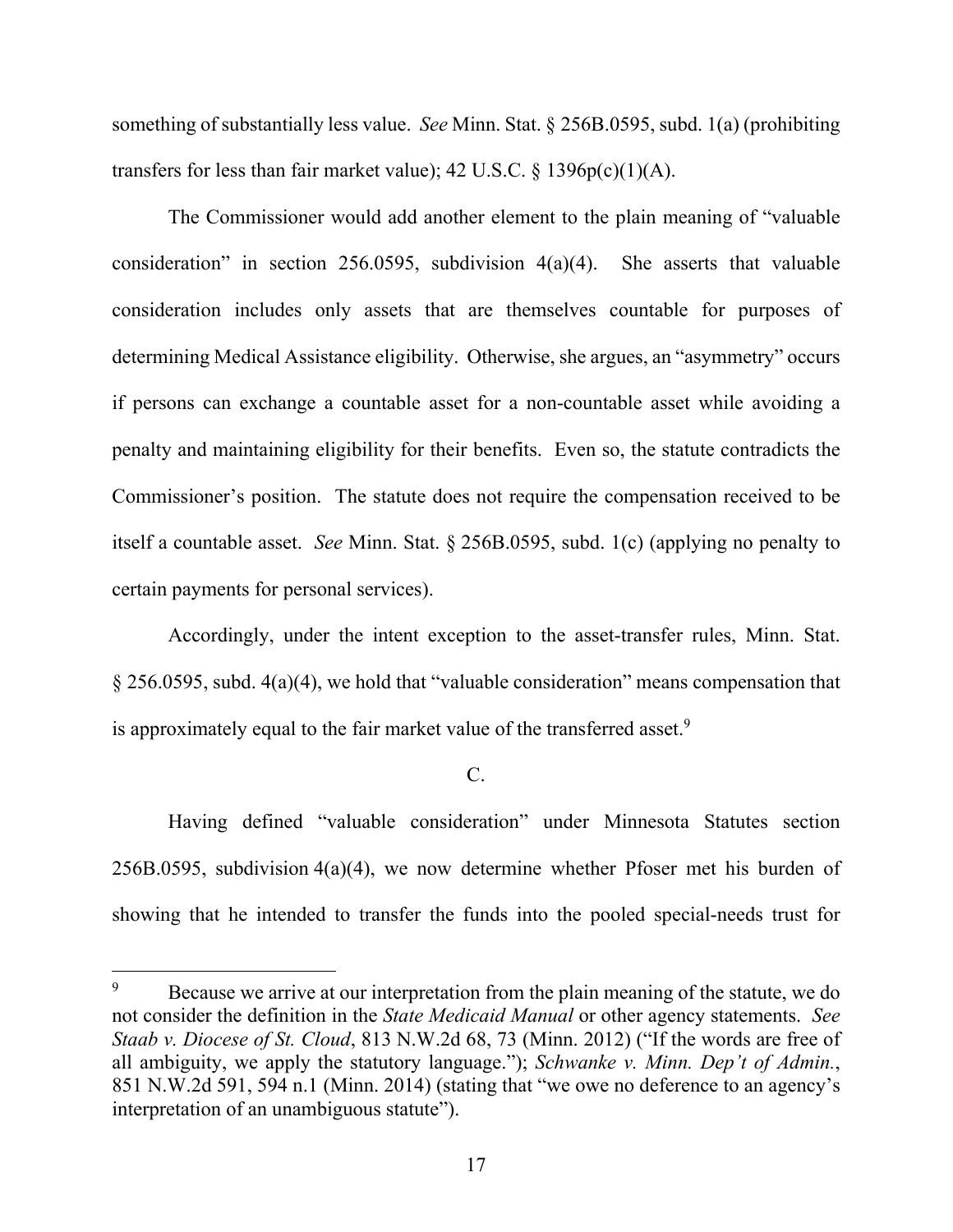valuable consideration. The court of appeals held that the Commissioner made three legal errors in imposing a transfer penalty: failing to consider whether Pfoser received valuable consideration before, during, or after the transfer; stating her belief that no "reasonable seller/buyer or objective observer" would consider Pfoser's exchange to be adequately compensated; and relying too heavily on the discretionary and irrevocable features of the trust. *Pfoser v. Harpstead*, 939 N.W.2d at 315–18. The court of appeals also concluded that the Commissioner's decision was arbitrary and capricious and unsupported by substantial evidence as a whole*. Id*. at 316, 318. The Commissioner argues that Pfoser's transfer was not adequately compensated because his equitable interest in the pooled special-needs trust is not equal to \$28,010 in unrestricted cash. She also contends that future goods and services should not be considered when determining the value of Pfoser's interest and that exempting Pfoser's transfer thwarts the purpose and structure of the Medicaid Act.

We note first that the Commissioner erred legally by requiring Pfoser to offer "*convincing evidence* of intent to receive fair market value." (Emphasis added.) The convincing-evidence standard applies when a person transferring assets seeks to show that the transfer was not "for the purpose of establishing or maintaining medical assistance eligibility." Minn. Stat. § 256B.0595, subd. 1(a). It does not apply to the intent exception in Minn. Stat. § 256B.0595, subd. 4(a)(4). Under the intent exception, Pfoser needed only to make a "satisfactory showing" that he "intended to dispose of the assets" for "valuable consideration." *Id.* That standard requires a lesser showing than a convincing-evidence standard. Accordingly, Pfoser needed to make a satisfactory showing that he intended to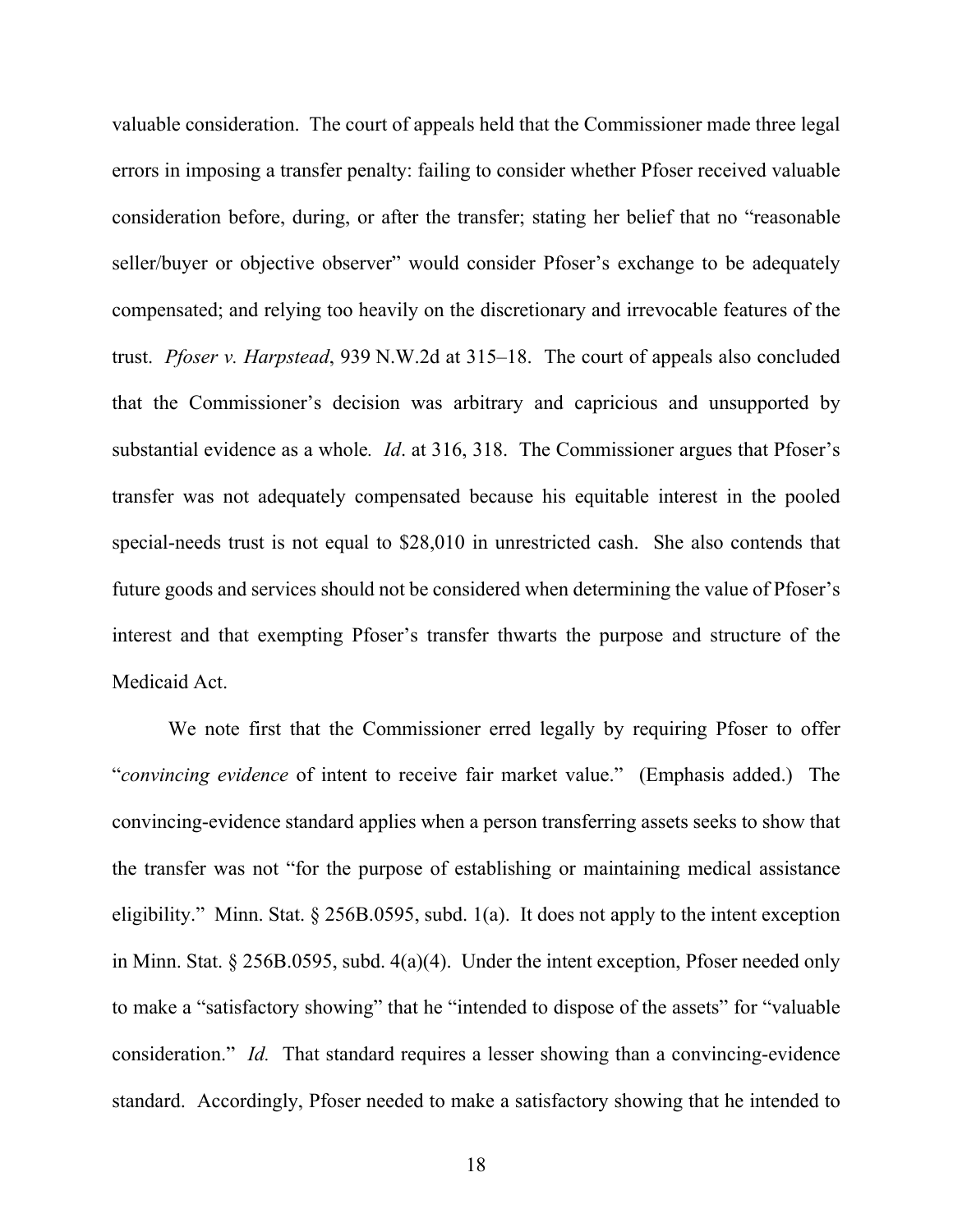receive compensation that is approximately equal to the \$28,010 that he transferred into the trust.

The evidence shows that Pfoser intended to receive approximately \$28,010 in the form of his equitable interest in the pooled special-needs trust. Pfoser's sub-account was credited with \$28,010, subject to enrollment and management fees, and he became entitled to the professional investment and management of his trust assets. The record also shows that Lutheran Social Service carefully designed a plan to use the funds in Pfoser's trust sub-account (1) solely for his benefit, (2) on necessary and specific goods and services that would not be covered by Medical Assistance but were designed to meet his needs as a resident of a long-term care facility with Parkinson's disease, and (3) over a period of 2 years, well within Pfoser's life expectancy of almost 15 years. Moreover, the record contains no evidence that contests the value of the goods and services that Pfoser intended and expected to receive. Consequently, Pfoser was likely to receive the approximate value of the funds deposited into his sub-account.

The Commissioner cites various authorities to show that transfers into a pooled special-needs trust are not for fair market value. For example, the *State Medicaid Manual* states that, when a person transfers a non-excluded asset into a trust, a "transfer of assets for less than fair market value generally takes place" because "[a]n individual placing an asset in a trust generally gives up ownership of the asset to the trust." Ctrs. for Medicare & Medicaid Servs., *State Medicaid Manual* § 3259.6.G. Similarly, the Commissioner's own agency policy manual states that a transfer into a pooled trust after a disabled person turns 65 is "evaluated as an uncompensated transfer," unless the disabled person can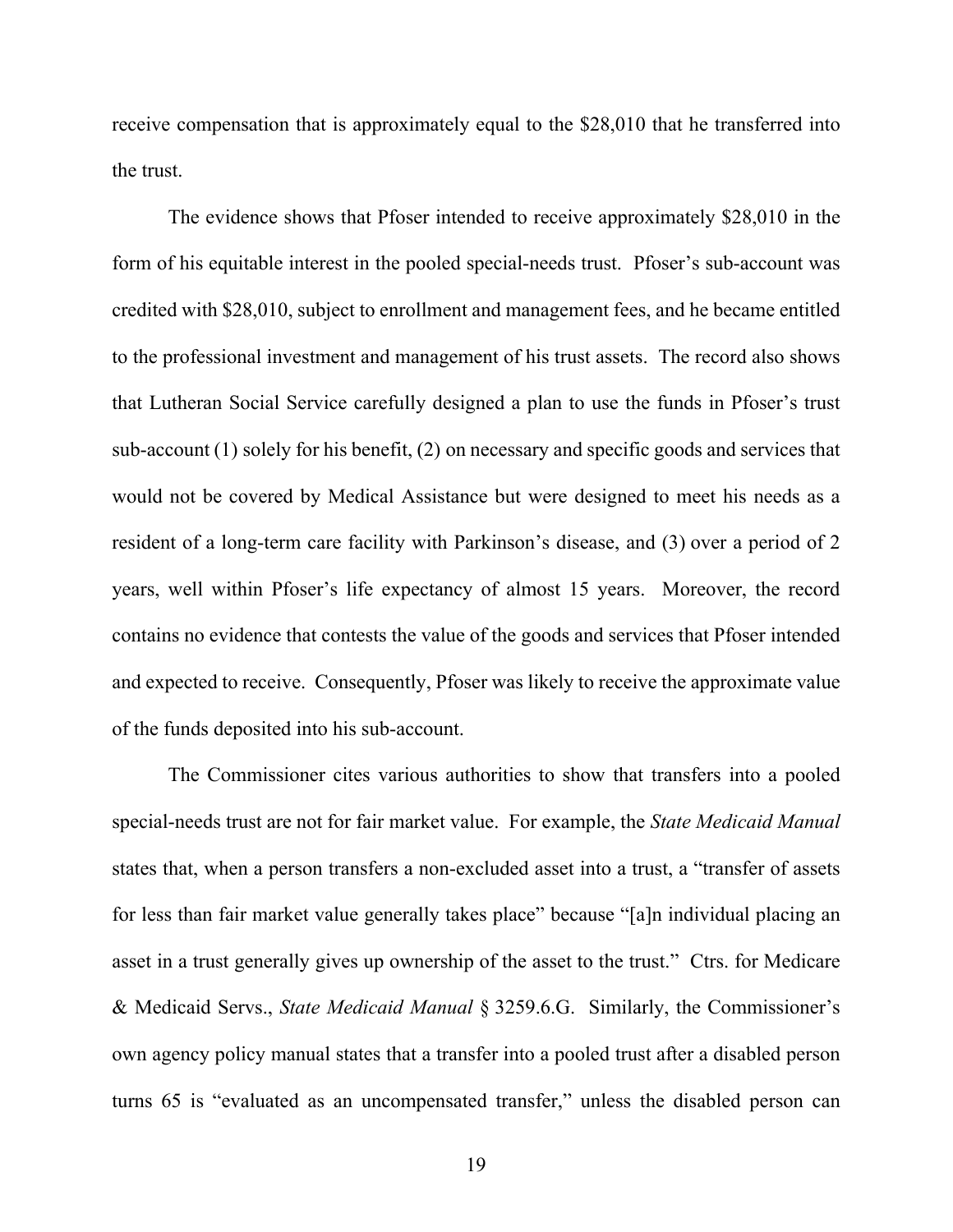"provide proof that adequate compensation was received." Minn. Dep't of Hum. Servs., *Minnesota Health Care Programs Eligibility Policy Manual* § 2.4.1.3.4. In addition, the Commissioner cites cases from other states that upheld penalties on similar transfers into trusts because the courts determined that the equitable interests were not equal to the fair market value of unrestricted cash. *See Cox v. Iowa Dep't of Hum. Servs.*, 920 N.W.2d 545 (Ia. 2018); *In re Pooled Advocate Tr.*, 813 N.W.2d 130 (S.D. 2012).

These authorities are not determinative because they apply the fair-market-value standard rather than the valuable-consideration standard, which we conclude is less stringent.10 Further, the agency statements establish only a *presumption* that a transfer into a pooled trust is not for fair market value—a presumption that a disabled person may rebut with evidence. Given Pfoser's showing, if we were to accept the Commissioner's position

<sup>&</sup>lt;sup>10</sup> The cases cited by the Commissioner are legally and factually distinguishable. In the Iowa case, an elderly couple transferred \$575,000 into two pooled special-needs trust accounts but, unlike Pfoser, did not provide an affidavit from the trustee stating when, or for what purpose, the funds were likely to be used. *Cox v. Iowa Dep't of Hum. Servs.*, 920 N.W.2d 545, 548 (Ia. 2018). The Iowa Supreme Court held that the transfer was for less than fair market value because, among other factors, "[t]he value of readily available assets is greater than the value of assets that are restricted in a trust for future use." *Id.* at 559. Although the court referenced the intent exception and the valuable-consideration standard, it did not specifically analyze whether the transfer was exempt under that standard. *Id.* at 557, 559.

In the South Dakota case, an elderly couple transferred \$115,000 into a pooled special-needs trust. *In re Pooled Advocate Tr.*, 813 N.W.2d 130, 136 (S.D. 2012). The South Dakota Supreme Court concluded that the beneficiaries did not receive fair market value because the trustee had sole discretion over disbursement of the funds and because the beneficiaries had identified "no items or services purchased for them by the trust" that would demonstrate that their interest had "tangible" and "intrinsic" value. *Id.* at 147. The court did not consider whether the couple was exempt from a transfer penalty under the valuable-consideration standard.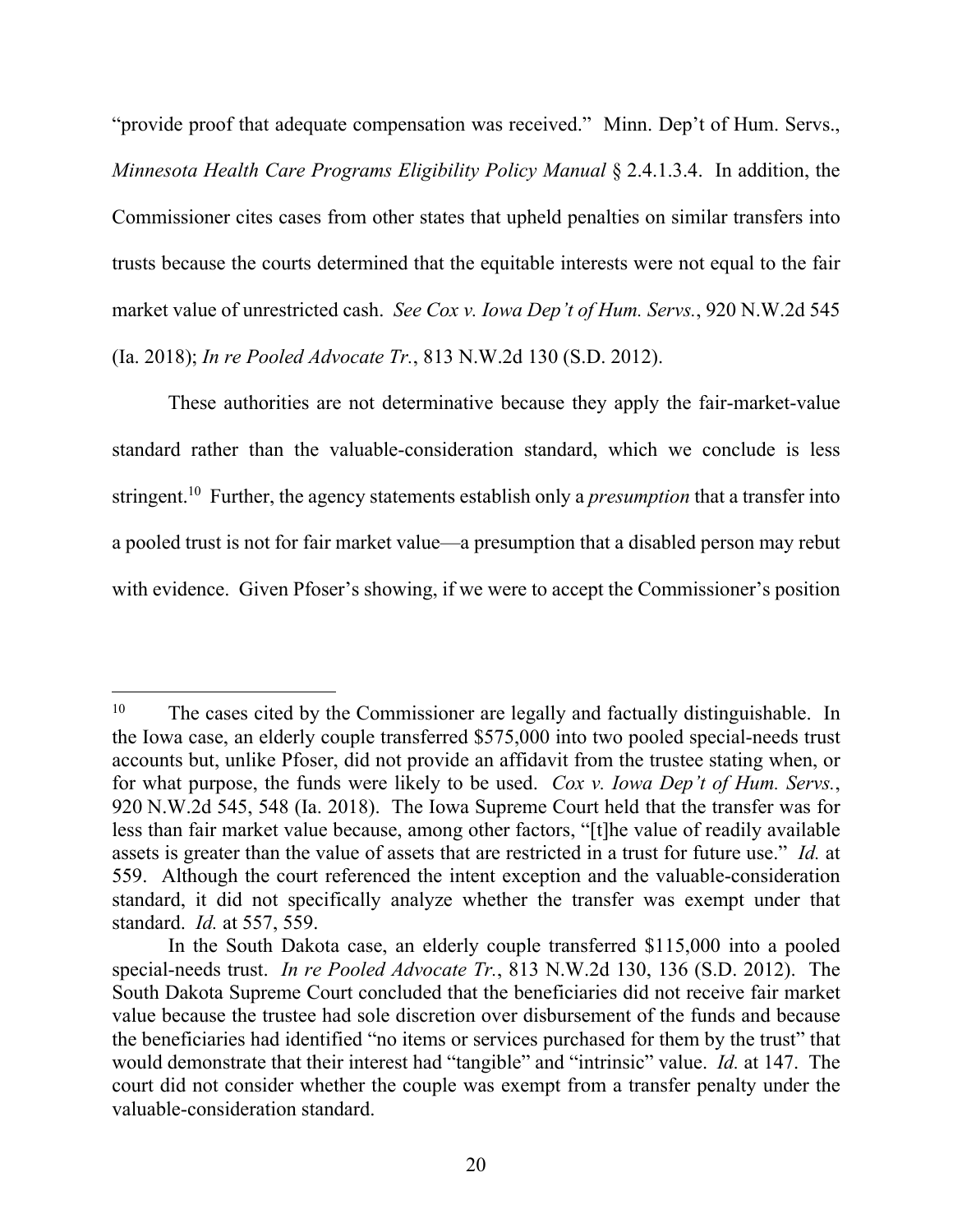that Pfoser had not met his burden, it is unclear whether a disabled person age 65 or over could ever rebut the presumption.

The Commissioner also contends that the value of future goods and services should not be considered because Pfoser did not have a "binding agreement" that allowed him to enforce specific distributions. She asserts that the court of appeals erred by requiring her to consider evidence of "valuable consideration received by the recipient before, during, and after transferring assets to the pooled trust." *Pfoser v. Harpstead*, 939 N.W.2d at 313.

Although the Commissioner is correct that Pfoser could not enforce specific distributions because the trust was discretionary and irrevocable, Pfoser's equitable interest was still legally enforceable under principles of trust law. Under the Minnesota Trust Code, a trustee has a duty to administer a trust "in good faith, in accordance with its terms and purposes and the interests of the beneficiaries." Minn. Stat. § 501C.0801 (2020). The express purpose of the Lutheran Social Service trust was to provide for the "supplemental care and special needs" of the disabled beneficiary, and the Trust Agreement required that the funds "be managed, invested, and disbursed" to provide for Pfoser's supplemental needs. Lutheran Social Service therefore had fiduciary (and contract) obligations to manage the trust to provide for Pfoser's supplemental needs. In addition, Pfoser could enforce his interest through equitable remedies, such as suing to compel Lutheran Social Service to perform its duties, to enjoin it from breaching its duties, or to replace it as trustee. *See* Restatement (Second) of Trusts § 199 (Am. Law Inst. 1959). Consequently, Pfoser had a legally enforceable interest.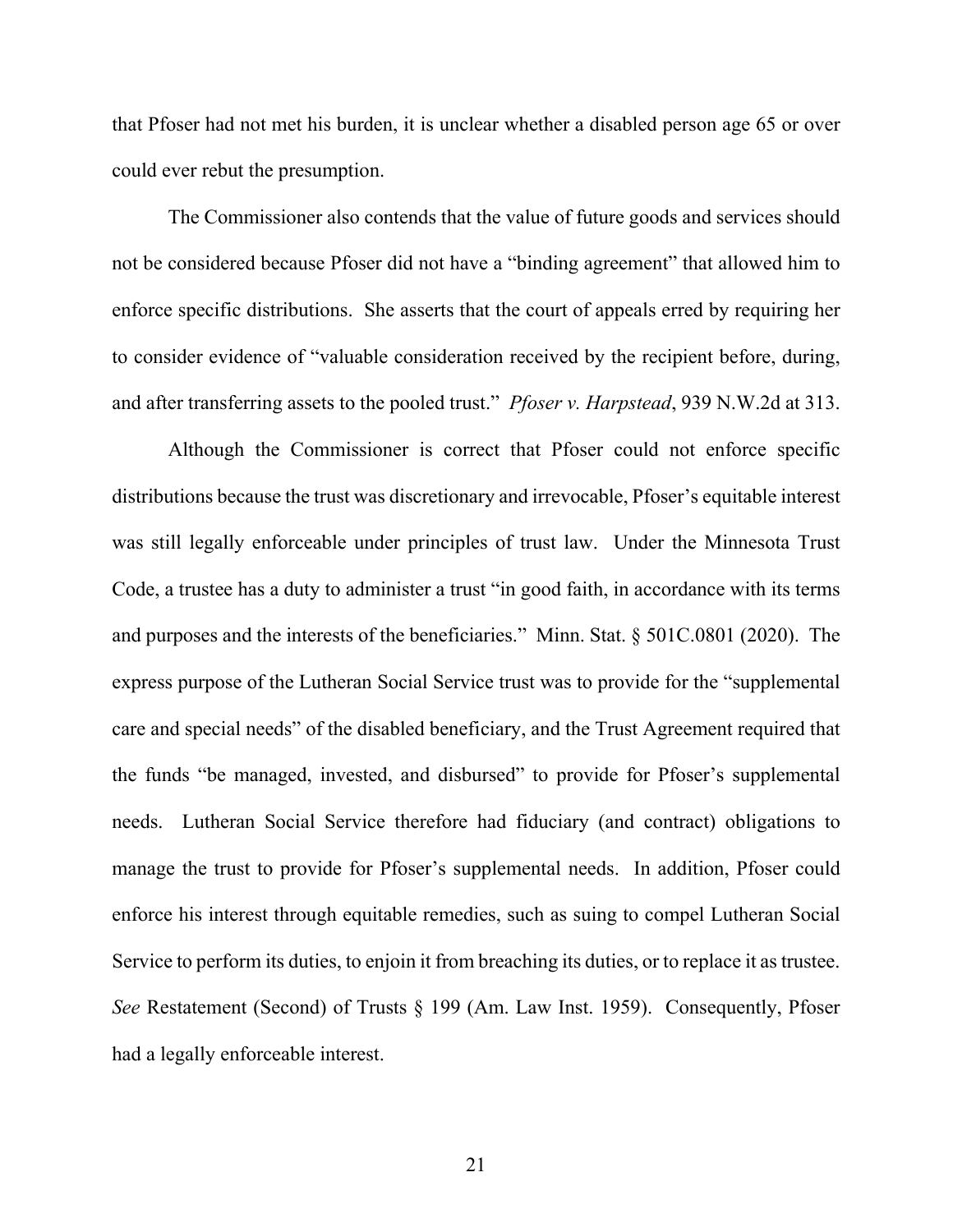Further, the court of appeals did not err in requiring the Commissioner to consider evidence of valuable consideration that Pfoser would receive in the future because the goods and services that Pfoser expected to receive were based on a legally enforceable agreement that existed at the time of the transfer. *Pfoser v. Harpstead*, 939 N.W.2d at 313. Under the statute, a transfer is not penalized merely because the transferor will not receive the full benefit of the compensation until a later point. *See* Minn. Stat. § 256B.0595, subd. 1(f), (h) (exempting the purchase of annuities, promissory notes, and loans, if certain requirements are met); *accord* 42 U.S.C. § 1396p(c)(l)(F), (G), (I). We therefore reject the Commissioner's position that a valuation of Pfoser's interest in the pooled special-needs trust could not consider goods and services that Pfoser anticipated receiving in the near future under the Trust Agreement.

Finally, the Commissioner contends that exempting Pfoser's transfer "subverts the purpose" of the Medicaid Act by permitting him to preserve assets for his own use and providing a "roadmap" for others to follow. She also claims that exempting Pfoser's transfer under the intent exception nullifies the automatic exemption for transfers into a trust established for a beneficiary under age 65. *See* Minn. Stat. § 256B.0595, subd.  $4(a)(6)$ ; 42 U.S.C. § 1396 $p(c)(2)(B)(iv)$ .

We acknowledge that Medicaid is intended to be the payor of last resort. *In re Estate of Barg*, 752 N.W.2d 52, 58 (Minn. 2008). Similarly, "[i]t is the public policy of this state that individuals use all available resources to pay for the cost of long-term care services . . . before turning to Minnesota health care program funds, and that trust instruments should not be permitted to shield available resources of an individual." Minn. Stat. § 501C.1206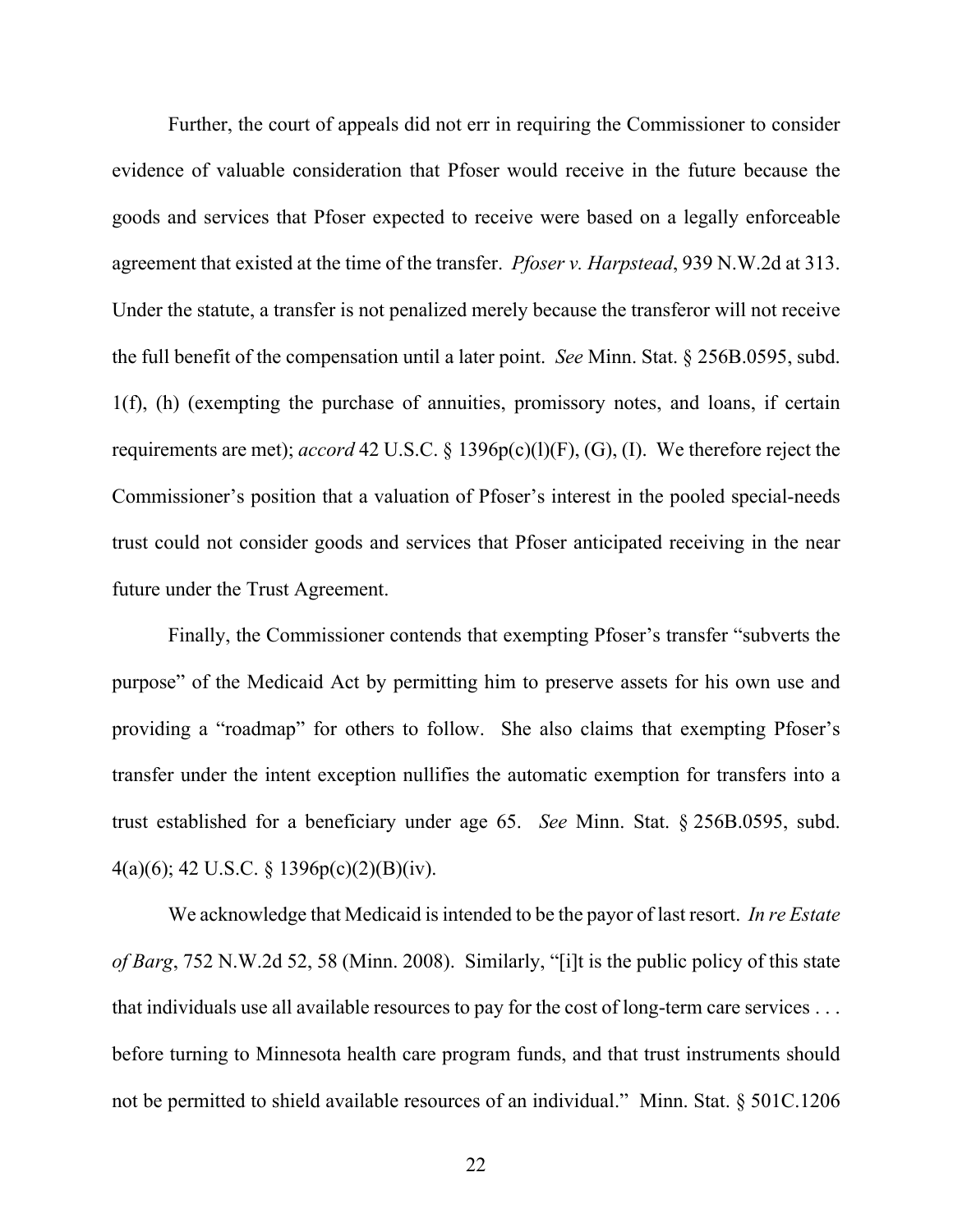(2020). But even if we agreed with the Commissioner that exempting Pfoser's transfer would hinder the legislative purpose, we "will not disregard a statute's clear language to pursue the spirit of the law." *Lee v. Fresenius Med. Care, Inc.*, 741 N.W.2d 117, 123 (Minn. 2007).

In any case, we think that the Commissioner's fears are overstated. Pooled specialneeds trusts are unlikely to be used to hide great wealth while creating eligibility for Medical Assistance because of the inherent limitations of these trusts: pooled specialneeds trusts are available only to disabled persons, Minn. Stat. § 256B.056, subd. 3b(c); the person must give up control of the funds, *id.*; and any unused funds will revert to the State, Minn. Stat. § 256B.056, subd. 3b(d). As a result, those who are likely to benefit through the use of pooled special-needs trusts are those who, like Pfoser, are disabled and have only modest assets that they wish to use for basic care not covered by Medical Assistance. *See Lewis v. Alexander*, 685 F.3d 325, 333 (3d Cir. 2012) (stating that the expenses provided by a special-needs trust are things like "books, television, Internet, travel, and even such necessities as clothing and toiletries," which "would rarely be considered extravagant").

In addition, pooled special-needs trusts do not allow disabled persons to divert and preserve assets for their heirs. *Cf. Miller v. Ibarra*, 746 F. Supp. 19, 34 (D. Colo. 1990) (explaining that Congress tightened the asset-counting rules for trusts in 1986 to "prevent wealthy individuals, otherwise ineligible for Medicaid benefits, from making themselves eligible by creating irrevocable trusts in order to preserve assets for their heirs"); *Lewis*, 685 F.3d at 333 ("Individuals have gained access to taxpayer-funded healthcare while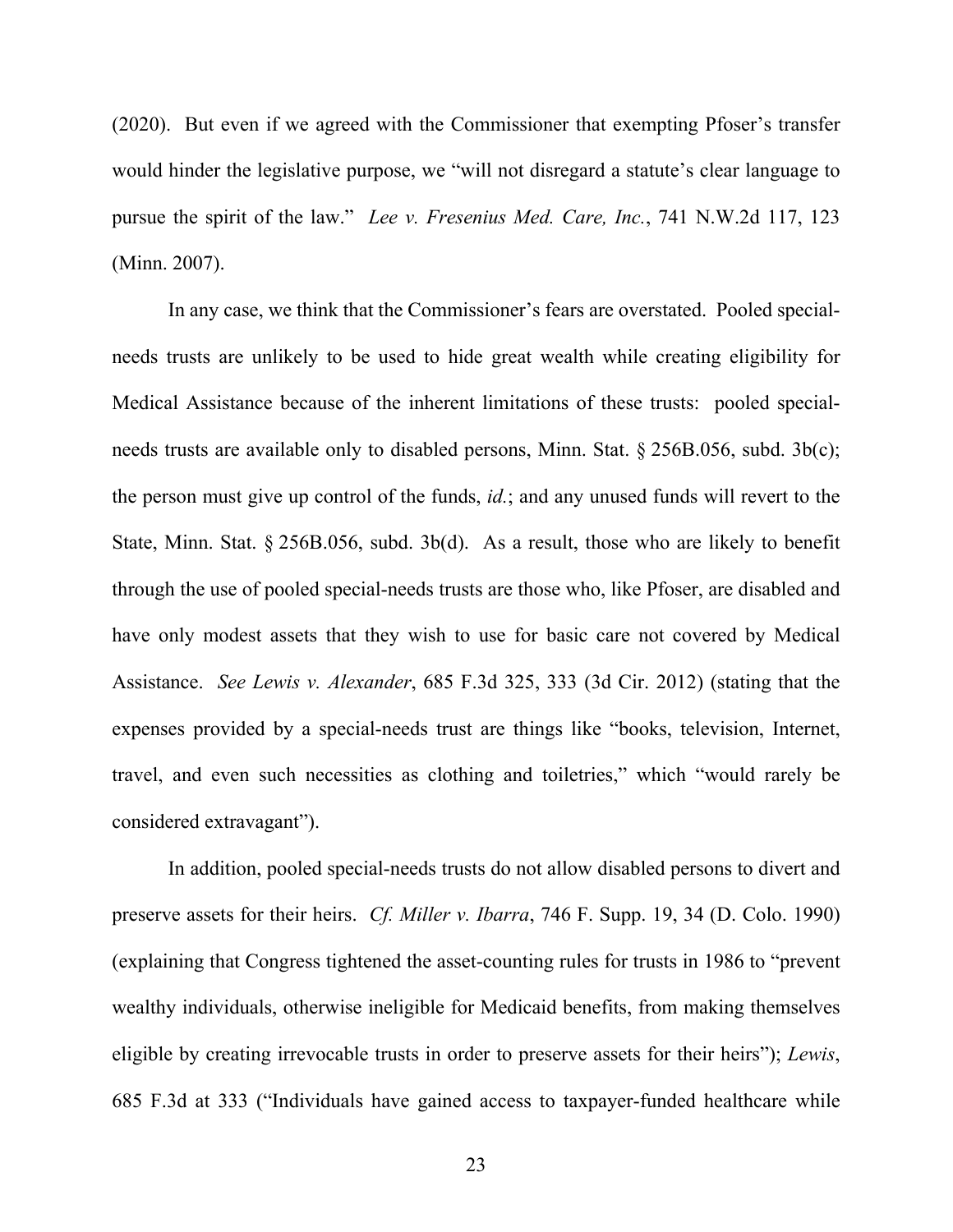retaining the benefit of their wealth and the ability to pass that wealth to their heirs. Congress understandably viewed this as an abuse . . . ."). All pooled special-needs trusts, including the trust operated by Lutheran Social Service, must contain a pay-back provision requiring any funds remaining in a sub-account after the beneficiary's death to be used to repay the State for the Medical Assistance benefits received by the beneficiary. Minn. Stat. § 256B.056, subd. 3b(d); *accord* 42 U.S.C. § 1396p(d)(4)(C)(iv).

Lastly, exempting Pfoser's transfer of funds into the pooled special-needs trust does not nullify the automatic exception in Minnesota Statutes section 256B.0595, subdivision  $4(a)(6)$ , which exempts "transfers ... into a trust established for the sole benefit of an individual who is under 65 years of age who is disabled as defined by the Supplemental Security Income program." *Accord* 42 U.S.C. § 1396p(c)(2)(B)(iv). The automatic exception in subdivision  $4(a)(6)$  is just that—automatic. Exempting a disabled person age 65 or older upon a satisfactory showing of the required intent in no way nullifies the benefit of the automatic exception for disabled persons who are under age 65 and need not make an additional showing.

In sum, we conclude that Pfoser has demonstrated that his equitable interest in the pooled special-needs trust was approximately equal to the value of the \$28,010 transferred into the trust sub-account. Accordingly, we hold that Pfoser made a satisfactory showing that he intended to receive valuable consideration and was not subject to a transfer penalty. *See* Minn. Stat. § 256B.0595, subd. 4(a)(4); 42 U.S.C. § 1396p(c)(2)(C)(i). We therefore